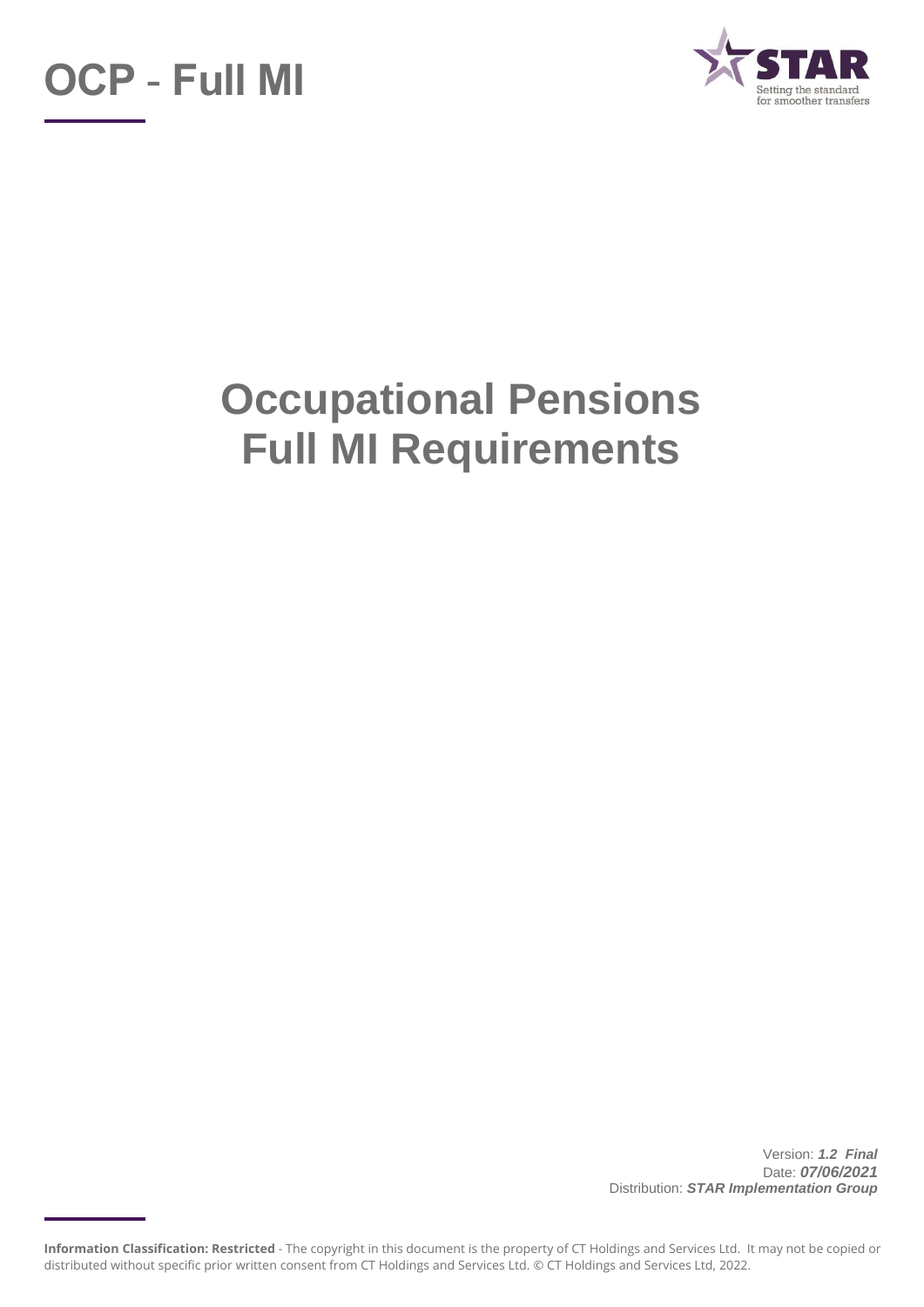## **CHANGE HISTORY**

| <b>Date</b>                    | <b>Version</b>  | <b>Change(s) Incorporated</b>                                                                     |
|--------------------------------|-----------------|---------------------------------------------------------------------------------------------------|
| 10 <sup>th</sup> November 2020 | 1.0 Draft       | Initial draft.                                                                                    |
| 2 <sup>nd</sup> September 2021 | 1.1 Draft       | Updated to include STC and Rejections and changes to file layout.                                 |
| 14th September 2021            | 1.0 Draft Final | Updated to include Additional Supporting Information and example<br>changes                       |
| 5 <sup>th</sup> November 2021  | 1.1 Draft Final | Updated following Comments received.                                                              |
| 14 <sup>th</sup> March 2022    | 1.2 Draft Final | Updated to reflect Change Requests 1 & 2 in relation to the reporting of<br>Stop the Clock events |
| $7th$ June 2022                | 1.2 Final       | Finalisation agree by Implementation Group at meeting of 19th June<br>2022                        |

| $\overline{2}$          |     |  |
|-------------------------|-----|--|
|                         |     |  |
|                         |     |  |
| 3                       |     |  |
|                         | 3.1 |  |
|                         |     |  |
|                         |     |  |
| $\overline{\mathbf{A}}$ |     |  |
|                         |     |  |
|                         |     |  |
|                         |     |  |
| 5                       |     |  |
|                         |     |  |
|                         |     |  |
|                         |     |  |
|                         |     |  |
|                         |     |  |
| $6\phantom{1}6$         |     |  |
| 7                       |     |  |
|                         |     |  |
|                         |     |  |
| 8                       |     |  |
| 9                       |     |  |
|                         |     |  |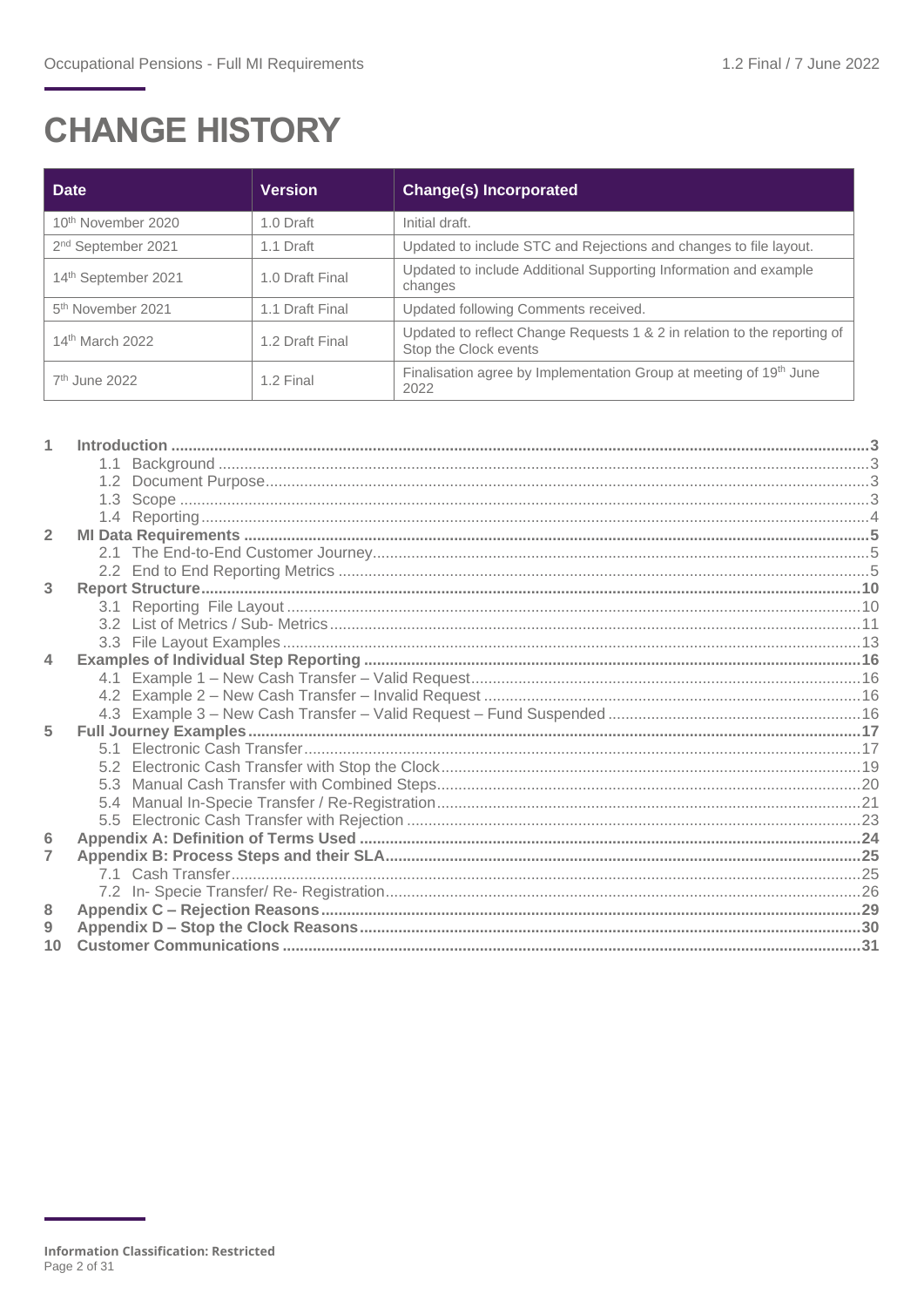### <span id="page-2-0"></span>**1 Introduction**

### <span id="page-2-1"></span>**1.1 Background**

The UK Investment and Pensions Industry is responsible for the management of over £3 trillion of assets, and estimates based on a cross-section of aggregated data sources suggest that there are over 60 million individual policies and accounts held in the UK.

The prevalence of transfers and re-registrations has increased over the last 20 years, due to the increasing numbers of Individual Savings Accounts (ISAs) and Pensions as well as a widening choice of services including Investment Platforms.

The Transfers and Re-registration Industry Group (TRIG), a collaboration of 10 Industry trade bodies and representatives of individual firms worked to deliver a cross-industry solution to the challenge of improving customer experiences when moving money between institutions. Their work focused on developing a framework of best practice standards and improving customer communication.

In September 2018, (TRIG) requested that the Criterion & TeX joint venture, CT Holdings & Services (CTHS), provide a governance solution to deliver long term improvements to the customer's experience of transferring savings and investments between companies.

In 2019 the STAR Steering Group requested that STAR Working Groups be created in respect of the 4 membership types (ISA/GIA, Personal Pensions/ SIPP, Occupational Pensions and Asset Managers).

The Occupational Pension Working Group commenced in November 2019 to:

- 1. capture the Transfer Process, documenting a list of MI reportable steps;
- 2. agree Industry Service Level Target timescales for each Step:
- 3. document Industry agreed Standards for Customer Communication within the Transfer/ Re-registration Process.

A Process Capture document was created to describe the transfer process, which included:

- 1. End to End Process Maps;
- 2. Target SLA times for each reportable Step;
- 3. A list of reportable Stop the Clock events and Rejection reasons;
- 4. Customer Communication Good Practice Standards.

In March 2020, an Implementation Group was created to bring all the Working Groups together to agree the final MI Requirements and the best implementation approach.

### <span id="page-2-2"></span>**1.2 Document Purpose**

This document is intended to outline the final Occupational Pensions STAR MI Reporting Requirements for both the End to End and SLA Adherence Reporting measures.

It also provides details of these measures, the reporting mechanism along with additional definitions and some worked examples.

### <span id="page-2-3"></span>**1.3 Scope**

#### **1.3.1 Reporting Scope**

STAR MI Reporting will cover both manual and electronic transfers.

Electronic transfers are defined as transfers initiated electronically using an electronic messaging set (not, for example by email) at a portfolio level or asset manager transfer instructions received electronically.

It is noted that electronic portfolio transfers may include some manual elements in the transfer of underlying assets.

#### **1.3.2Product Scope**

The Journeys covered by this MI are any transfers between the following products:

★ Contracted in Money Purchase Scheme (CIMP);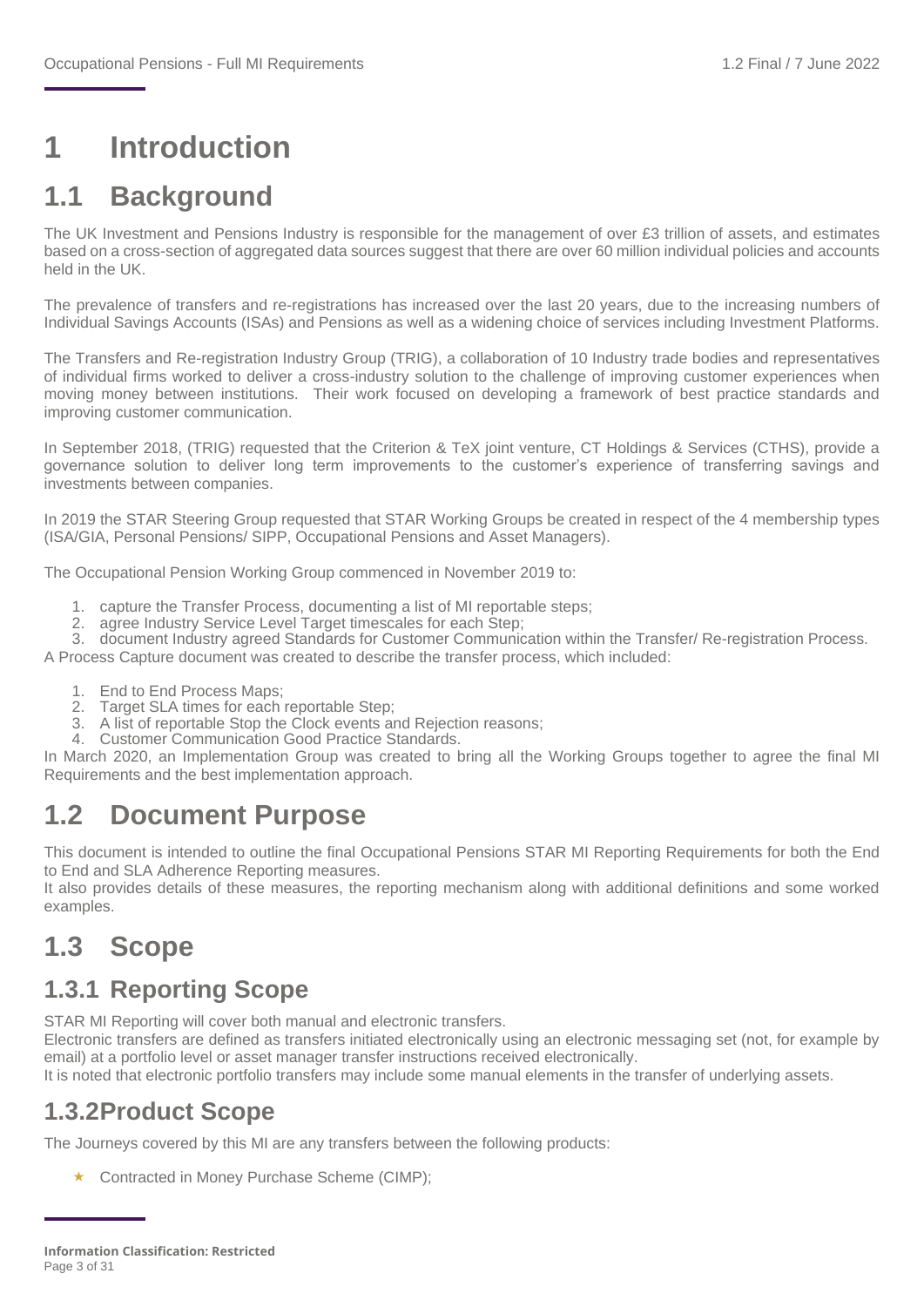- ★ Contracted Out Money Purchase Scheme (COMP).
- $\star$  Executive Pension Plans (EPP).
- ★ Group Additional Voluntary Contribution Scheme (GAVC).
- $\star$  Mastertrust.

#### **1.3.2.1 Exclusions**

The principle being followed is that any DC scheme with a DB element (except a GAR) would be out of scope.

- A. DC scheme with a GMP underpin this is nominally a mixed benefit scheme as there would always be a DB benefit and potentially a DC;
- B. DC scheme with an RST underpin this is nominally a mixed benefit scheme as there would always be a DB benefit and potentially a DC;
- C. DC scheme with a defined benefit underpin this will be a scheme rules underpin and is likely to be a hybrid scheme where the better of is provided, but it would depend on what the rules say;
- D. DC scheme with a top up the scheme rules will determine the benefit but where the DC fund is not sufficient to provide benefits that are at least equal to the DB underpin then the benefit will be DB. If the DC fund is sufficient then it can be DC (but scheme rules will determine);
- E. DB scheme with DC AVCs where the member wants to take a statutory transfer of only the DC AVCs.

For clarity, the following Products will remain in scope:

- 1. DC scheme with a Guaranteed Annuity rate;
- 2. DC scheme with a Guaranteed Investment return;
- 3. DC scheme with no guaranteed or "safeguarded" benefits.

Transfers of large schemes which are treated as a Project distinct from the normal transfer process are not included within the scope.

#### **1.3.3 Process Scope**

The Transfer Process is defined as being from the point the Acquiring Party (AP) receives a completed instruction from the customer, **to the date the AP completes the transfer** - the last asset/monies included in the transfer are visible to the customer (excluding any residual income).

### <span id="page-3-0"></span>**1.4 Reporting**

### **1.4.1 Reporting Period**

STAR MI reporting is captured monthly in arrears reflecting transfer activity performed within the previous calendar month.

STAR MI submission is due by the end of each calendar month for activity in the previous calendar month. If this date falls on a weekend or Bank Holiday, the submission is due the previous working day.

For example, **September** activity would be calculated and reported to STAR by the 29<sup>th</sup> of October as the 31<sup>st</sup> is a Sunday. The MI Reports will be submitted by secure upload to the STAR portal monthly by the due date.

### **1.4.2 Organisational Reporting Level**

Firms should submit reports at the Organisational /Brand that they wish to be accredited against for each STAR Product Level (e.g., Occupational Pension, Personal Pension/ SIPP/SSAS , Asset Manager or ISA/GIA).

### **1.4.3 Reporting Method**

The monthly MI submissions will be uploaded securely to the STAR website by authorised users in a CSV or Excel format. (See Reporting File Layout in Section 3.1)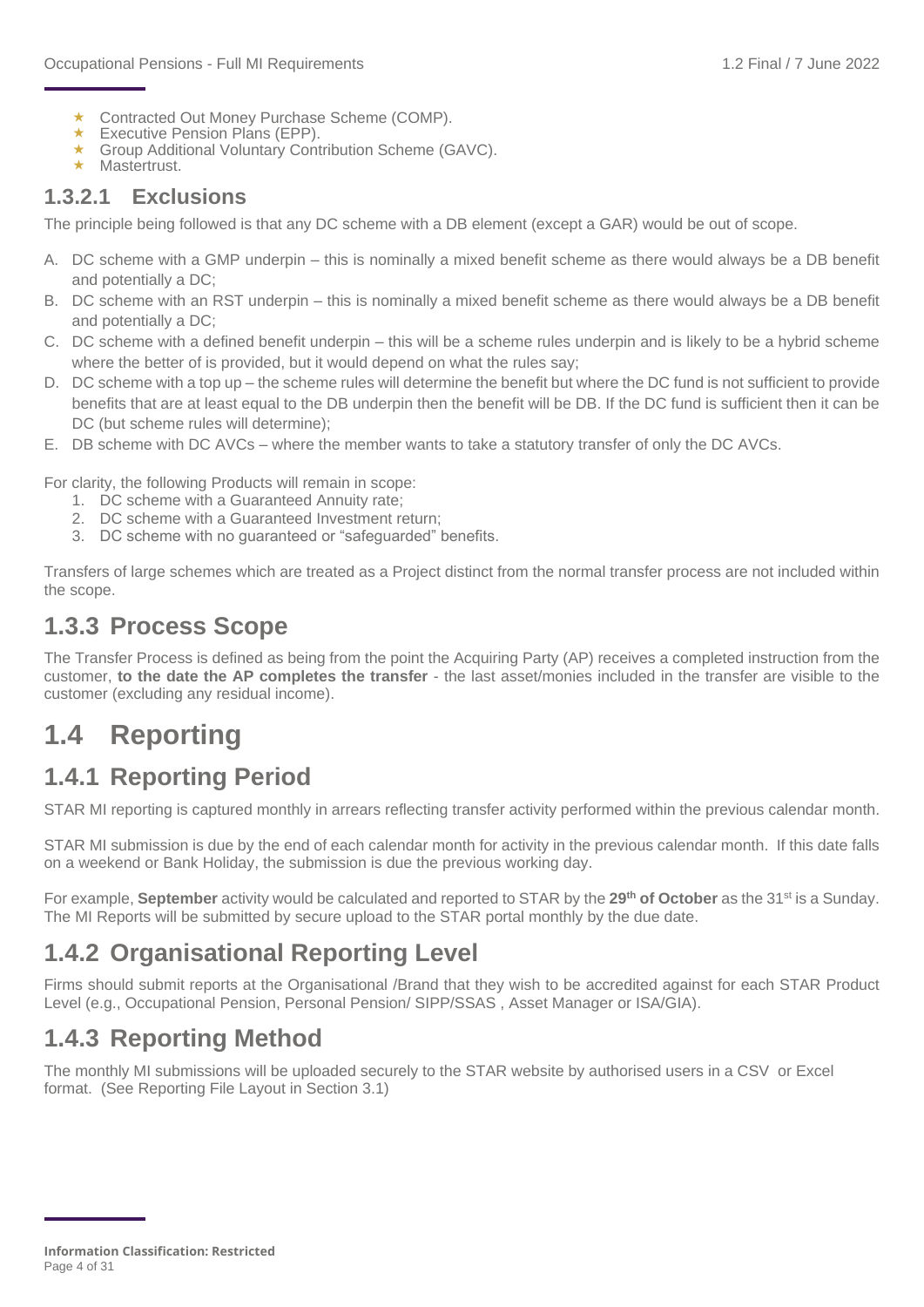## <span id="page-4-0"></span>**2 MI Data Requirements**

The original TRIG Report suggested that two measures needed to be collected to reflect both the Customer Journey times and the Performance of the individual organisations involved in a Transfer or Re-registration.

STAR will deliver two levels of reporting:

- 1. End to End Reporting;
- 2. SLA Adherence Reporting.

These are expanded on within this document.

### <span id="page-4-1"></span>**2.1 The End-to-End Customer Journey.**

This reporting element provides a consumer view of how long it takes a transfer to complete. It will measure the Process from the point that the AP receives a valid transfer instruction from the customer with the end point being when the AP is in receipt of the transferred funds and required documentation.

The definition of a ''Valid transfer instruction' is a transfer request that is proceedable and contains all information required by the AP and regulatory requirements.

End to End Reporting will be reported by the AP.

### <span id="page-4-2"></span>**2.2 End to End Reporting Metrics**

The Acquiring Party will report:

- Number of transfers completed in the Calendar month.
- Average number of calendar days (mean) of transfers completed within the Calendar month (rounded to 1 decimal point).

### **2.2.1 End to End Reporting Capture Points and Calculations**

Data should be captured for each individual transfer completed in the calendar month and used to calculate the overall position for reporting purposes:

START – The date the AP receives an application to Transfer into their Organisation.

END – The date that the AP deems the Transfer to be complete, this could be:

- For Cash Transfers:
	- o When the monies (and all required transfer documentation) have been received and allocated to the customer account;
	- When the monies (and all required transfer documentation) have been allocated to the customer account and the Investment Instruction is issued to an Investment Manager(s).
- For In-Specie Transfers:
	- o When the assets and monies (and all required documentation) have been received and allocated according to the Member Instructions.

MEASUREMENT – The number of Calendar days elapsed between start and end points where the day of receipt is Day 0 and each further calendar day (business or non-business) is counted, to reflect the customer experience.

### **2.2.2 Overall position to be reported to STAR**

The total of individual transfers completed in the calendar month (not necessarily started in the month) should be calculated and reported as follows:

- The Total number of transfers completed in the calendar month;
- The mean calculation of the number of calendar days elapsed from receipt to completion for all transfers completed in the month, rounded to one decimal point.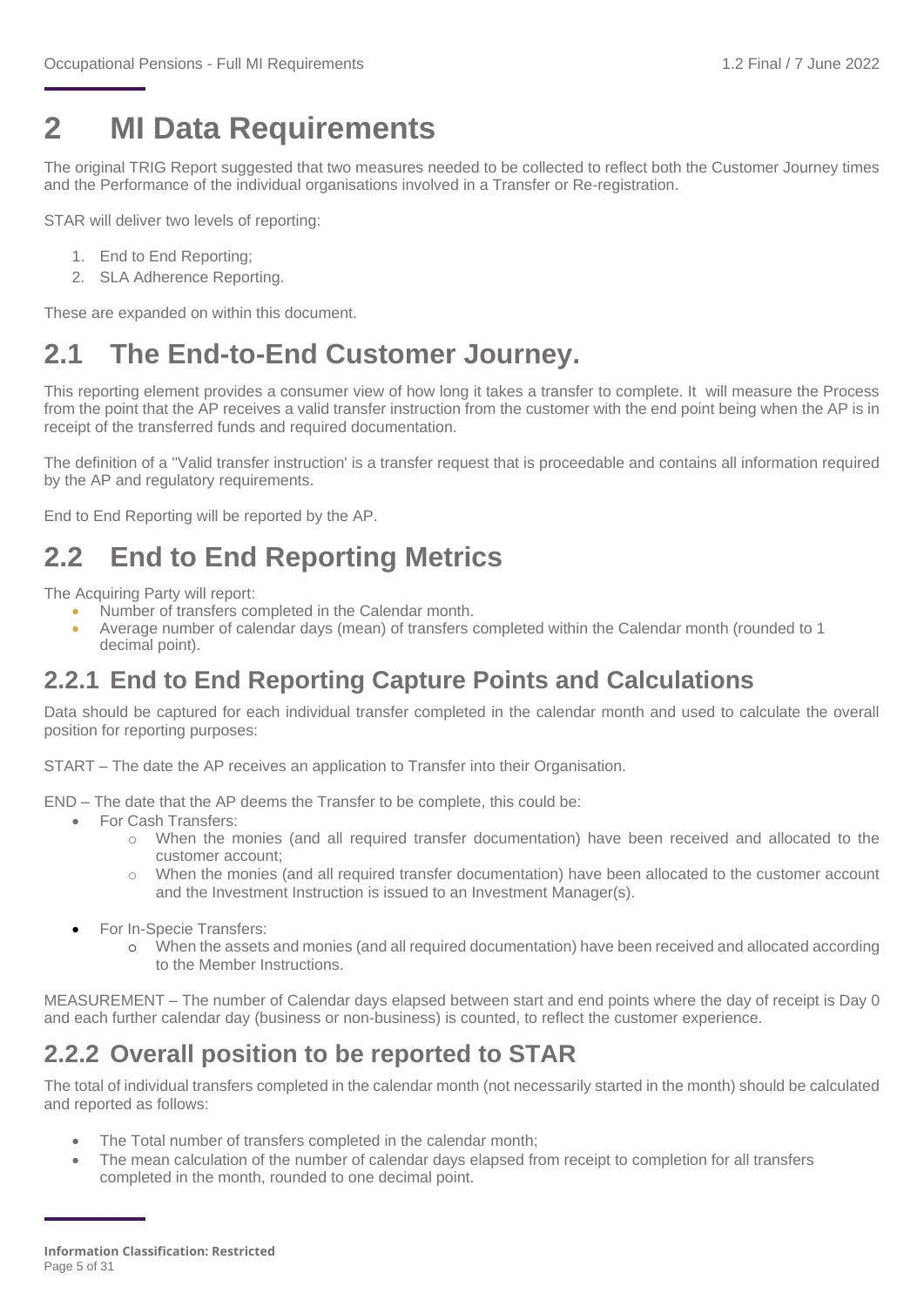### **2.2.3 Publication of the End-to-End MI**

The purpose of gathering the End-to-End MI is to provide the Consumer (and some of Regulatory Bodies) with an indication of how long a Pensions Transfer typically takes to complete.

It will only be published as an industry view as End-to-End times cannot be attributed to a single organisation. Any future changes to this will be determined by the STAR Steering Group which consists of STAR member representatives.

### **2.3 SLA Adherence Reporting**

SLA Adherence reporting is designed to demonstrate an Individual Organisations ability to meet the Targets identified for the Process Steps they are responsible for. This will ensure that an organisation is not held accountable for the underperformance of other parties within the transfer process.

The Working Groups documented the individual Process Steps within the Process Capture document. [They are](#page-24-0)  [summarised in Appendix B.](#page-24-0) A Target (SLA) number of business days, from the date of receipt of the Work Item to the completion of the step, was agreed for each Step.

#### **2.3.1 The SLA Adherence Approach**

Each Step begins when an organisation can begin processing and ends when:

- the Step is Completed i.e., the relevant communication has been sent to the counterparty;
	- or the Step is Rejected.

Each Step has been allocated a target number of business days\* from the date of receipt to complete the Step as detailed in the process Capture Document. The date of receipt will be treated as day zero. The Step must be completed by 23:59:59 on the target business day\* appropriate to that Step.

\*'business day' defined as a day when the London Stock Exchange is open.

e.g., If the target for a Step was Day 2, and the request was received on Wednesday, 15/01/20, and completed on Friday, 17/01/20, it would be counted as Day 2.

| Day Received |          | Day Completed |
|--------------|----------|---------------|
| 15/01/20     | 16/01/20 | 17/01/20      |
| Day 0        | Dav 1    | Day 2         |

### **2.3.2 SLA Adherence Reporting Capture Points and Calculations**

There is no requirement to report against the individual Step that an SLA relates to.

Reporting is performed against one of the following:

- $\star$  the SLA attributable to a Step.
- $\star$  the SLA attributed to a permitted combination of Steps.

#### **2.3.3 Individual Process Steps**

Data should be recorded for each Step or Combination of Steps performed in relation to a Transfer or Re-registration process within the calendar month and used to calculate the overall position for reporting purposes:

- START DATE The date that the Organisation receives a Transfer or Re-Registration related Step / Request;
- ACTIONED DATE The date that action is taken. The request is either :
	- o Completed;
	- o Rejected;
	- o a Stop the Clock Event is recorded.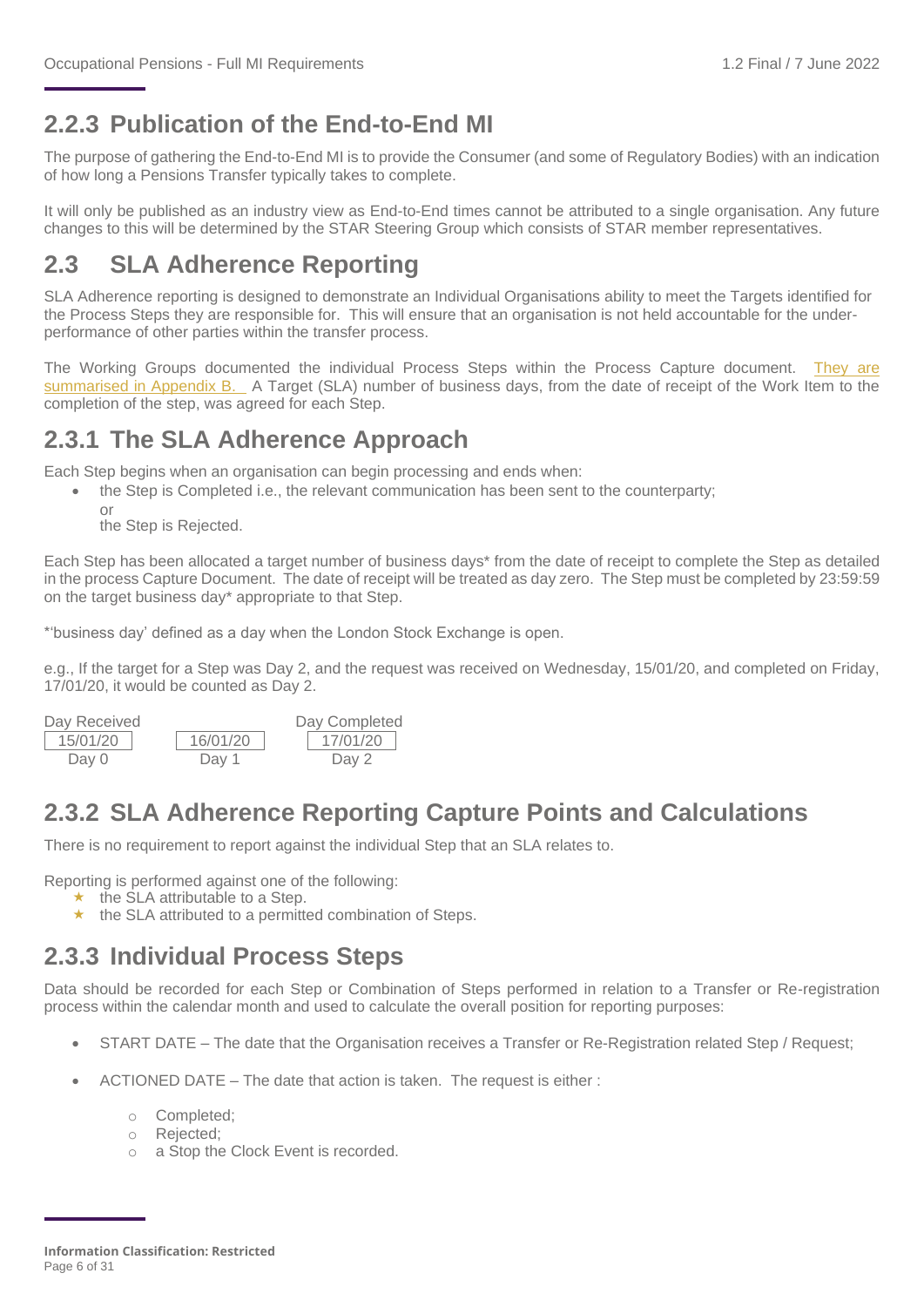- COMPLETION DATE The date that the Step is completed; Where a Step has no Stop the Clock Event this will equal the Actioned Date.
- MEASUREMENT The SLA (number of Business Days) based on the documented Steps that relate to each request.

It is acknowledged that for some organisations their process allows for multiple consecutive Steps to be performed under one "Request". The [table of Steps in Appendix](#page-24-0) B displays the permitted "Combined Steps".

In addition to recording the Steps actioned against the appropriate SLA, an Organisation should also record the following:

- COUNT: Number of Steps that exceeded the SLA Target Time due to an event out with the control of the Step Owner.
- COUNT: The number of Occurrences of each Stop the Clock (STC) Event reason encountered.  $\circ$  (A list of these "Stop the Clock" events can be found in Appendix D of this document);
- COUNT: The Average number of calendar days from the date a STC reason set , (day 0) to date Step completed for each STC reason code.
- COUNT: Number of Steps that ended as a Rejection.
- COUNT: The number of Occurrences of each Rejection reason encountered.
	- (A list of "Rejection Reasons" can be found in  $Appendix C$  of this document.)

#### **2.3.4 Combined Process Steps**

To reflect common business processes where the processing of individual Steps is combined and or separately identified for SLA monitoring or reporting purposes, the following CP concurrent Steps may be combined to provide a combined SLA,

Where combined Process Steps are used, the combined SLA performance should be monitored and reported to STAR.

#### **Cash Transfer – Permitted Combined Process Steps**

| <b>Individual Step 1</b> | <b>Individual Step 2</b> | Step SLA<br><b>Combined</b> |
|--------------------------|--------------------------|-----------------------------|
| (2BD)                    | 6 (2BD)                  | 4 <sub>B</sub> D            |

#### **In-Specie Transfer – Permitted Combined Process Steps**

| Individual Step 1 | <b>Individual Step 2</b> | <b>Combined Step SLA</b> |  |  |  |  |  |  |
|-------------------|--------------------------|--------------------------|--|--|--|--|--|--|
| 4 (2BD)           | 6(2BD)                   | 4BD                      |  |  |  |  |  |  |

It should be noted there are no permitted combination of Steps for an AP as there are no concurrent Steps.

### **2.3.5 Data to be reported to STAR**

SLA performance against the transfer Steps completed or rejected in the calendar month (not necessarily started in the month) should be calculated and reported as follows:

- 1. STEPS ACTIONED The Total number of AP Transfers/ Re-Registration Steps completed, rejected or actioned resulting in a Stop the Clock Event in the calendar month.
- 2. STEPS ACTIONED IN SLA The Number of AP Transfers/ Re-Registration Steps completed, rejected or actioned resulting in a Stop the Clock Event within the Target number of Business Days applicable to the Step.
- 3. STEPS ACTIONED OUTSIDE SLA The Number of Acquiring Party Transfers/ Re-Registration Steps completed, rejected or actioned resulting in a Stop the Clock Event in excess of the Target number of Business Days applicable to the Step
- 4. STEPS ACTIONED RESULTING IN A STOP THE CLOCK EVENT: Number of AP Steps/ Work Items that resulted in a permitted Stop the Clock Event due to an event out with the control of the Step Owner. It has been agreed that only one the first STC event that should be reported for each Step.
- 5. STEPS ACTIONED AS REJECTIONS Number of CP Steps/ Work Items that ended as a Rejection.

These should be reported separately for each SLA Target value. i.e.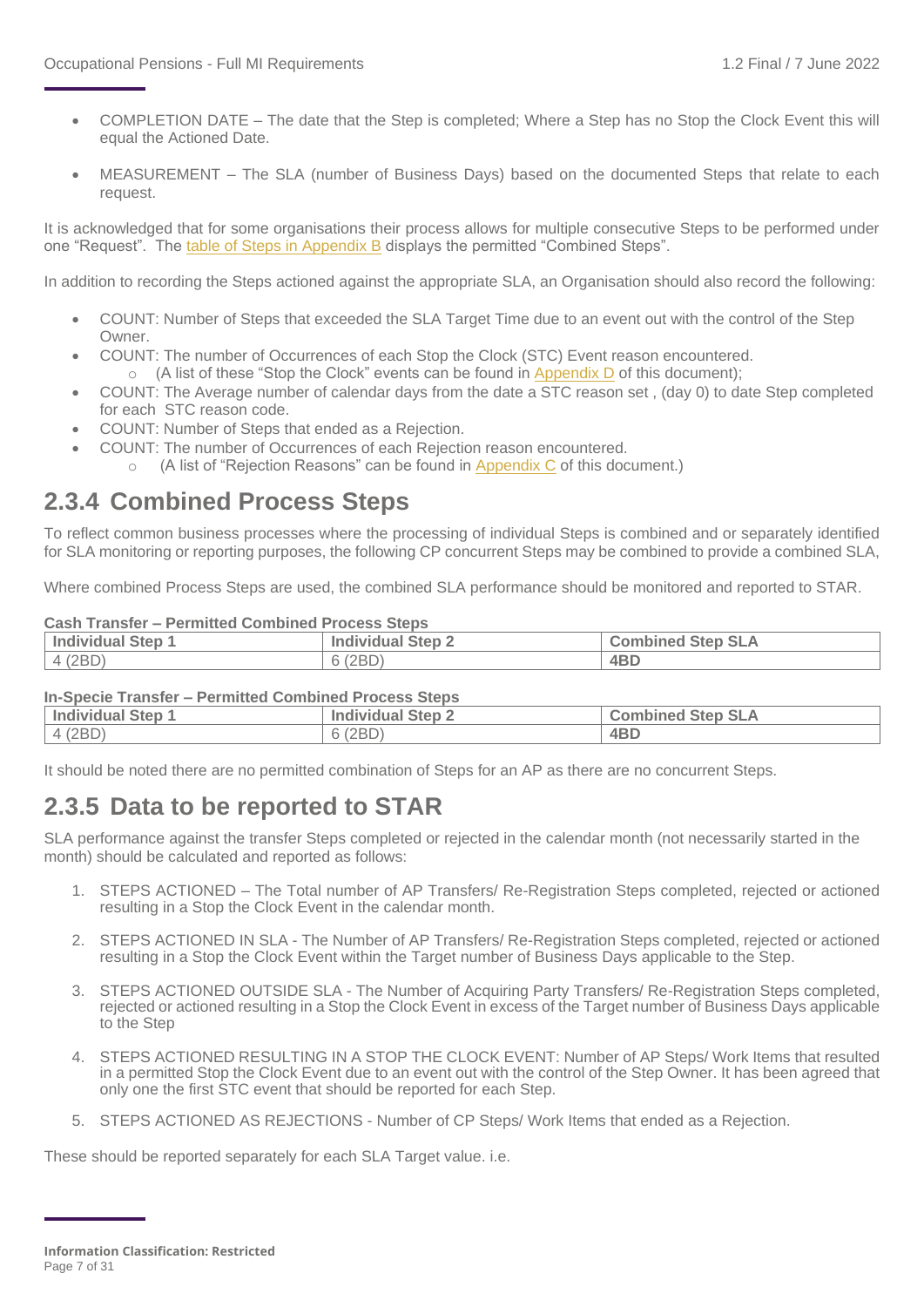| <b>SLA</b> | Target 1. Completed<br><b>Actions</b> | $\blacksquare$ 2. Actions $\blacksquare$<br><b>Taken in SLA</b> | 3. Actions Taken 4. No of Actions<br><b>Outside SLA</b> | resulting in Stop a<br><b>Clock Event</b> | <b>5. No of Actions</b><br>resulting in a<br><b>Rejection</b> |
|------------|---------------------------------------|-----------------------------------------------------------------|---------------------------------------------------------|-------------------------------------------|---------------------------------------------------------------|
| 2BD        | 700                                   | 655                                                             | 35                                                      |                                           |                                                               |

• *The sum of the numbers reported in columns 2 &3 (above) should equal column the number reported in Column 1* • *Columns 4 & 5 are standalone figures.* 

In addition, the following information relating to each Stop the Clock Event and/or Rejection Reason across all Acquiring Party Steps must be reported :

- 1. ACQUIRING PARTY: STOP THE CLOCK EVENT REASON: This entry should report the breakdown of Stop the Clock Reasons set for the Acquiring Provider "Steps actioned resulting in a Stop the Clock event" metric. 2. An entry should be included for each Stop the Clock Reason Code used in the Acquiring Party journey and
- should report the number of occurrences of that reason.
- 3. ACQUIRING PARTY: STOP THE CLOCK EVENT DELAY: This entry should report a breakdown of the average time (calendar days) taken to complete a Step that has had a Stop the Clock event. An entry should be included for each Stop the Clock Reason Code used in the Acquiring Party journey and should report the average number of days taken to complete the Step per reason, from the date the STC reason is set, (Day 0) to date the Step is completed. (to one decimal point).
- 4. Only Steps that have been completed within the reporting period will be reported.
- 5. ACQUIRING PARTY REJECTION REASON: An entry should be included for each Rejection Reason Code occurring used during the Acquiring Party journey, and this should report the number of occurrences of that reason.

#### **Ceding Party (CP)**

- 1. STEPS ACTIONED The Total number of AP Transfers/ Re-Registration Steps completed, rejected or actioned resulting in a Stop the Clock Event in the calendar month.
- 2. STEPS ACTIONED IN SLA The Number of AP Transfers/ Re-Registration Steps completed, rejected or actioned resulting in a Stop the Clock Event within the Target number of Business Days applicable to the Step.
- 3. STEPS ACTIONED OUTSIDE SLA The Number of Acquiring Party Transfers/ Re-Registration Steps completed, rejected or actioned resulting in a Stop the Clock Event in excess of the Target number of Business Days applicable to the Step
- 4. STEPS ACTIONED RESULTING IN A STOP THE CLOCK EVENT: Number of AP Steps/ Work Items that resulted in a permitted Stop the Clock Event due to an event out with the control of the Step Owner. It has been agreed that only one the first STC event that should be reported for each Step.
- 5. STEPS ACTIONED AS REJECTIONS Number of CP Steps/ Work Items that ended as a Rejection.

These should be reported separately for each SLA Target value. i.e.

| <b>Target</b><br><b>SLA</b> | 1. Completed<br><b>Actions</b> | 2. Actions<br><b>Taken in SLA</b> | 3. Actions<br>Taken outside<br><b>SLA</b> | <b>4. No of Actions</b><br>resulting in Stop<br>a Clock Event | 5. No of Actions resulting<br>in a Rejection |
|-----------------------------|--------------------------------|-----------------------------------|-------------------------------------------|---------------------------------------------------------------|----------------------------------------------|
| 2BD                         | 700                            | 655                               | 45                                        |                                                               |                                              |
| 3BD                         | 800                            | 700                               | 100                                       |                                                               | 100                                          |
| 4BD                         | 700                            | 655                               | 45                                        |                                                               |                                              |
| 5BD                         | 800                            | 75                                | 50                                        |                                                               | 100                                          |
| 6 <sub>B</sub> D            | 700                            | 655                               | 45                                        |                                                               |                                              |

• *The sum of the numbers reported in columns 2 &3 (above) should equal column the number reported in Column 1.*

• *Column 4 &5 are standalone figures.* 

In addition, the following information relating to each Stop the Clock Event and/or Rejection Reason across all Ceding Party Steps must be reported:

1. CEDING PARTY: STOP THE CLOCK EVENT REASON: This entry should report the breakdown of Stop the Clock Reasons set for the Ceding Provider "Steps actioned resulting in a Stop the Clock event" metric.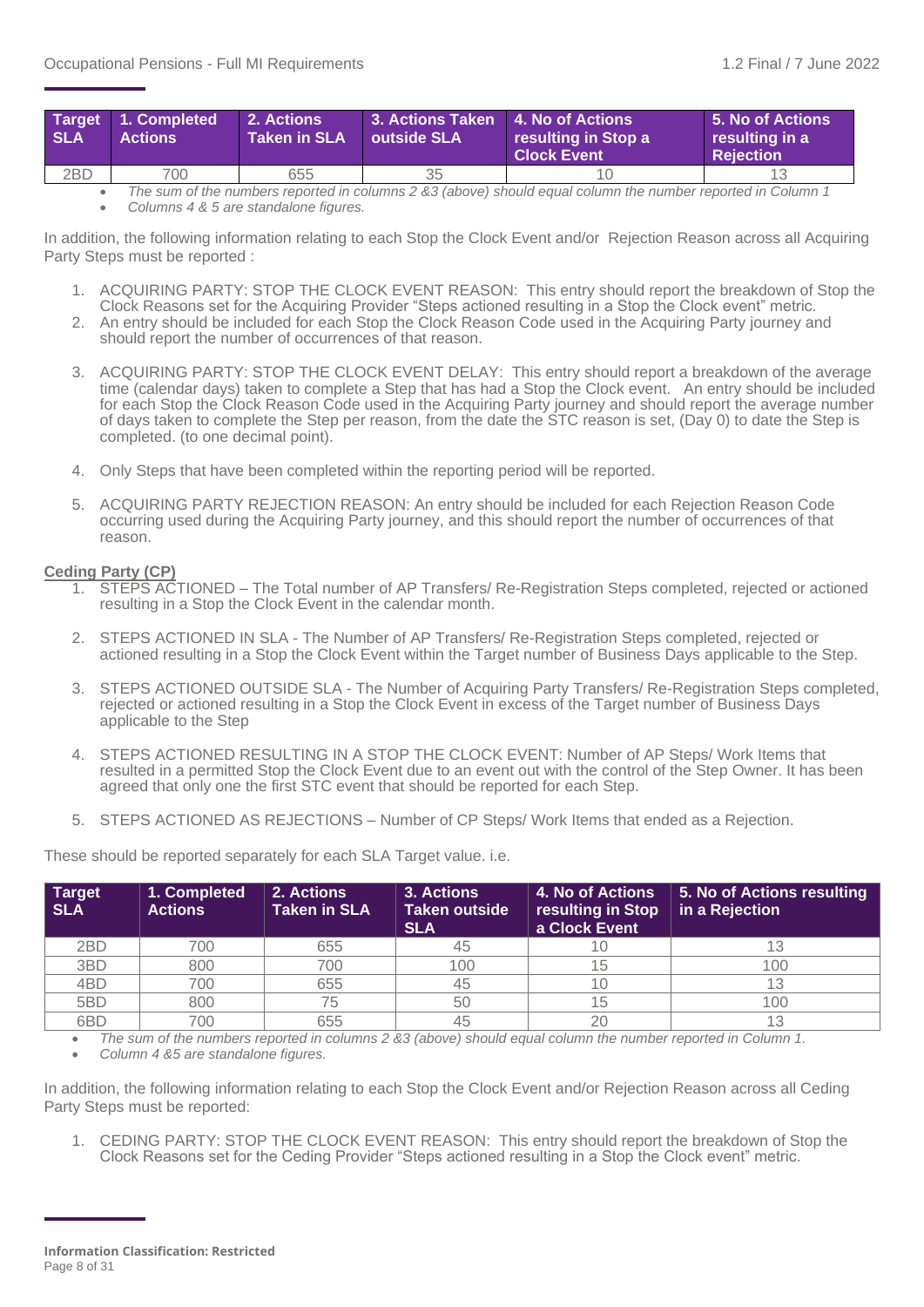- 2. An entry should be included for each Stop the Clock Reason Code used in the Ceding Party journey, and should report the number of occurrences of that reason.
- 3. CEDING PARTY: STOP THE CLOCK EVENT DELAY: This entry should report a breakdown of the average time (calendar days) taken to complete a Step that has had a Stop the Clock event. An entry should be included for each Stop the Clock Reason Code used in the Ceding Party journey and should report the average number of days taken to complete the Step per reason, from the date the STC reason is set to date the Step is completed. (to one decimal point).

Only Steps that have been completed within the reporting period will be reported.

### **2.3.6 SLA Adherence Reporting Ownership**

For transfers between Products the AP will report on the Product that is being transferred into; the CP will report their Steps under the Product that is being transferred from.

### **2.3.7 SLA Adherence Reporting Accreditation Data**

The SLA Adherence Data submitted to STAR will be used for Accreditation purposes.

To ensure consistency in the data used, performance will be calculated at as an overall total for all AP metrics and for all CP metrics. This ensures that organisations reporting against combined Step SLAs and those reporting against individual Steps or Work Items have an equal Accreditation process.

#### **2.3.8 Publication of SLA Adherence Data**

The SLA Adherence data submitted to STAR will not be published in any form. It is gathered to inform the STAR Accreditation Process which awards organisations a STAR Rating highlighting their individual performance within the Transfer & Re-Registration process.

#### **2.3.9 Additional Supporting Information**

In addition to Monthly reporting, additional information will be requested ahead of the Annual Accreditation exercise. The Accreditation process is still being finalised, but the expectation is that the following details could be requested as part of the Accreditation or subsequent Appeals process:

- 1. % of total transfers for each STAR SLA Product Group reported;
- 2. % of electronic transfers reported;
- 3. % of manual transfers reported
- 4. Confirmation that STAR Customer Communication Principles followed.
- 5. Outliers / mitigating circumstances to be submitted to STAR.

**Information Classification: Restricted** Page 9 of 31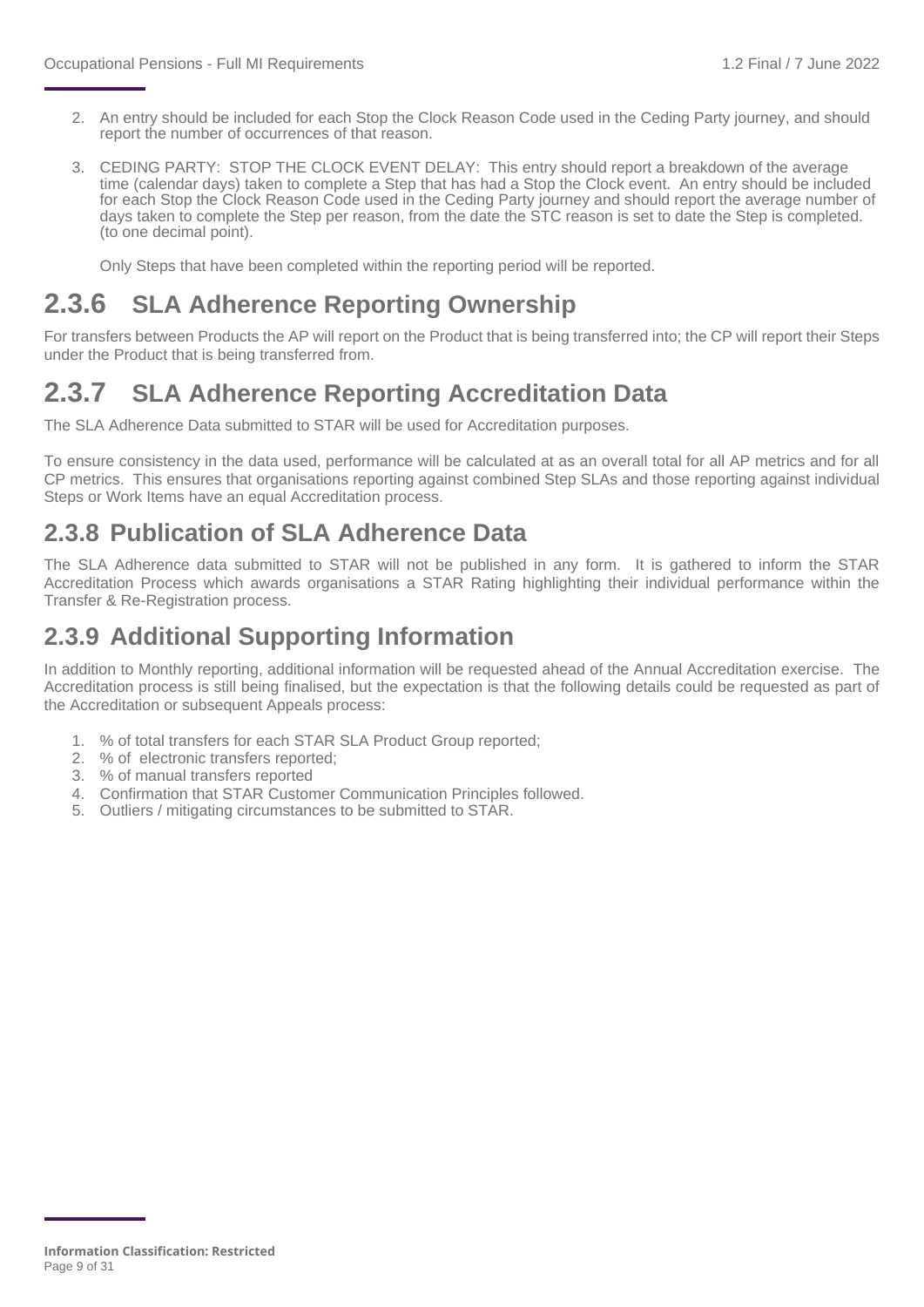### <span id="page-9-0"></span>**3 Report Structure**

The report structure is designed to be flexible. It can be used by an Organisation to report multiple brands and SLA Product Groups in a single file or allow each brand to report separately.

### <span id="page-9-1"></span>**3.1 Reporting File Layout**

Files can be submitted in both csv & excel, you can submit your file in either file type, but it must always have a header. You can submit multiple brands and multiple company data within the one file there is no limit, you can of course submit separate files if you prefer.

|                    | <b>Group</b>                    | <b>Month</b>                                 | Year                                     | <b>Brand</b><br>(Membership<br><b>Reference)</b>                            | <b>Product</b><br><b>Metric</b><br><b>Type</b>                                                                                   |                                                                                                                                                                                                                                                                                                                                                                                                                                                                             | <b>Sub Metric</b>                                                                                                                                    | <b>Value</b>                |
|--------------------|---------------------------------|----------------------------------------------|------------------------------------------|-----------------------------------------------------------------------------|----------------------------------------------------------------------------------------------------------------------------------|-----------------------------------------------------------------------------------------------------------------------------------------------------------------------------------------------------------------------------------------------------------------------------------------------------------------------------------------------------------------------------------------------------------------------------------------------------------------------------|------------------------------------------------------------------------------------------------------------------------------------------------------|-----------------------------|
| <b>Format</b>      | 5<br>characters<br><b>ANNNN</b> | <b>MM</b>                                    | <b>YYYY</b>                              | 8 characters<br><b>ANNNNANN</b><br>(First 5<br>Characters are<br>the Group) | One of :<br><b>ISA</b><br>$\bullet$<br>GIA<br>$\bullet$<br><b>PSS</b><br>$\bullet$<br><b>OCP</b><br>$\bullet$<br>AM<br>$\bullet$ | One of :<br>EECE<br>$\bullet$<br>EECM<br>$\bullet$<br>EESM<br>$\bullet$<br>AP <sub>2</sub><br>$\bullet$<br>CP <sub>2</sub><br>$\bullet$<br>CP <sub>3</sub><br>$\bullet$<br>CP4<br>$\bullet$<br>CP <sub>5</sub><br>$\bullet$<br>CP <sub>6</sub><br>$\bullet$<br><b>APRR</b><br>$\bullet$<br><b>APSR</b><br>$\bullet$<br><b>APSD</b><br>$\bullet$<br><b>CPRR</b><br>$\bullet$<br><b>CPSR</b><br>$\bullet$<br><b>CPSD</b><br>$\bullet$<br>AM1<br>$\bullet$<br>AM2<br>$\bullet$ | Up to 3<br>Characters<br>Ann                                                                                                                         | Numeric                     |
| <b>Description</b> | Will be<br>supplied<br>by STAR. | The<br>Month<br>that is<br>being<br>reported | The Year<br>that is<br>being<br>reported | Will be supplied<br>by STAR.                                                | Reflects<br>the SLA<br>Product<br>Groups.                                                                                        | See list<br>below<br>The nn<br>value will<br>relate to<br>the reason<br>Code<br>being<br>reported.                                                                                                                                                                                                                                                                                                                                                                          | There must<br>be at least<br>one sub<br>metric for<br>every<br>metric,<br>The nn<br>value will<br>relate to the<br>Reason<br>Code being<br>reported. | To One<br>Decimal<br>point. |

**Information Classification: Restricted** Page 10 of 31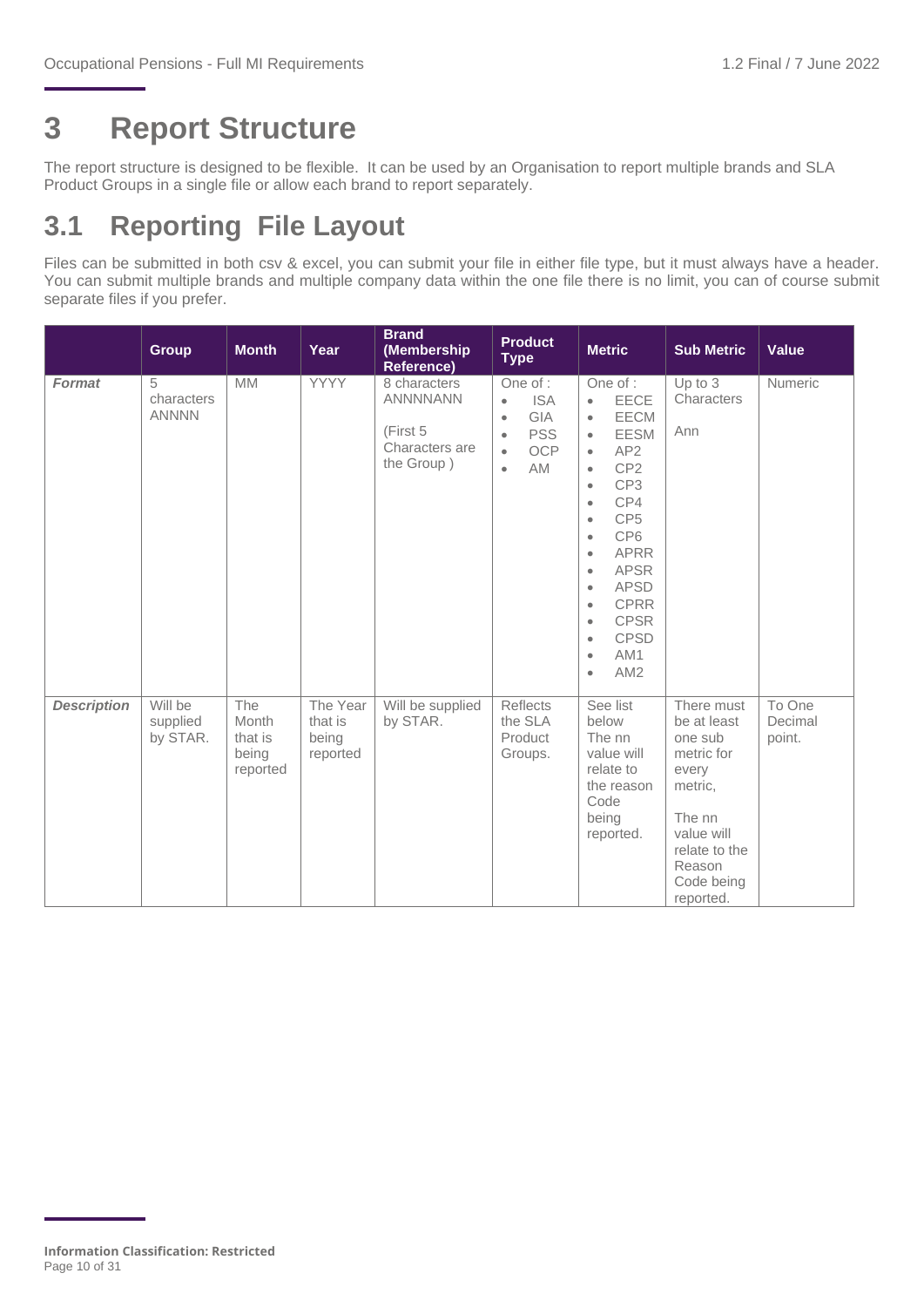### <span id="page-10-0"></span>**3.2 List of Metrics / Sub- Metrics**

The list of the reportable Metrics and Sub-Metrics are listed below:

| <b>SLA Phase</b><br><b>Description</b>                                           | <b>Reporting</b><br><b>Party</b> | <b>Metric</b>   | <b>Sub-Metric</b>                                                                                                                                                                                                                                       | <b>Notes</b>                                                                                                 |
|----------------------------------------------------------------------------------|----------------------------------|-----------------|---------------------------------------------------------------------------------------------------------------------------------------------------------------------------------------------------------------------------------------------------------|--------------------------------------------------------------------------------------------------------------|
| End 2 End Transfer<br>Time - (Electronic<br>Cash)                                | Acquiring<br>Party               | <b>EECE</b>     | (A) Number of transfers completed<br>(B) Mean days taken to complete                                                                                                                                                                                    |                                                                                                              |
| End 2 End Transfer<br>Time - (Manual<br>Cash)                                    | Acquiring<br>Party               | <b>EECM</b>     | (A) Number of transfers completed<br>(B) Mean days taken to complete                                                                                                                                                                                    |                                                                                                              |
| End 2 End Transfer<br>Time - (Electronic<br>In-Specie)                           | Acquiring<br>Party               | EESE            | (A) Number of transfers completed<br>(B) Mean days taken for those transfers                                                                                                                                                                            |                                                                                                              |
| End 2 End Transfer<br>Time - (Manual In-<br>Specie)                              | Acquiring<br>Party               | <b>EESM</b>     | (A) Number of transfers completed<br>(B) Mean days taken for those transfers                                                                                                                                                                            |                                                                                                              |
| <b>Acquiring Party</b><br><b>Steps</b>                                           | Acquiring<br>Party               | AP <sub>2</sub> | A) Number of steps Actioned<br>(C) Number of steps Actioned in SLA<br>(D) Number of steps Actioned out of SLA<br>(E) Number of steps actioned resulting in a Stop the<br><b>Clock Event</b><br>(F) Number of Steps actioned resulting in a<br>Rejection |                                                                                                              |
| <b>Ceding Party Steps</b><br>with a 2 Business<br>Day SLA                        | Ceding<br>Party                  | CP <sub>2</sub> | A) Number of steps Actioned<br>(C) Number of steps Actioned in SLA<br>(D) Number of steps Actioned out of SLA<br>(E) Number of steps actioned resulting in a Stop the<br>Clock Event<br>(F) Number of Steps actioned resulting in a<br>Rejection        |                                                                                                              |
| <b>Ceding Party Steps</b><br>with a combined<br><b>SLA of 3 Business</b><br>Days | Ceding<br>Party                  | CP <sub>3</sub> | A) Number of steps Actioned<br>(C) Number of steps Actioned in SLA<br>(D) Number of steps Actioned out of SLA<br>(E) Number of steps actioned resulting in a Stop the<br>Clock Event<br>(F) Number of Steps actioned resulting in a<br>Rejection        |                                                                                                              |
| <b>Ceding Party Steps</b><br>with a combined<br><b>SLA of 4 Business</b><br>Days | Ceding<br>Party                  | CP4             | A) Number of steps Actioned<br>(C) Number of steps Actioned in SLA<br>(D) Number of steps Actioned out of SLA<br>(E) Number of steps actioned resulting in a Stop the<br><b>Clock Event</b><br>(F) Number of Steps actioned resulting in a<br>Rejection |                                                                                                              |
| <b>Ceding Party Steps</b><br>with a combined<br>SLA of 5 Business<br>Days        | $C$ eding<br>Party               | CP <sub>5</sub> | A) Number of steps Actioned<br>(C) Number of steps Actioned in SLA<br>(D) Number of steps Actioned out of SLA<br>(E) Number of steps actioned resulting in a Stop the<br><b>Clock Event</b><br>(F) Number of Steps actioned resulting in a<br>Rejection |                                                                                                              |
| <b>Ceding Party Steps</b><br>with a 6 Business<br>Day SLA                        | Ceding<br>Party                  | CP <sub>6</sub> | A) Number of steps Actioned<br>(C) Number of steps Actioned in SLA<br>(D) Number of steps Actioned out of SLA<br>(E) Number of steps actioned resulting in a Stop the<br>Clock Event<br>(F) Number of Steps actioned resulting in a<br>Rejection        |                                                                                                              |
| <b>Acquiring Party</b><br>Rejection Reasons                                      | Acquiring<br>Party               | <b>APRR</b>     | (Gnn) Number of Rejections with that Reason                                                                                                                                                                                                             | The nn value will relate<br>to the reason Code<br>being reported.<br>Repeatable for each<br>Rejection Reason |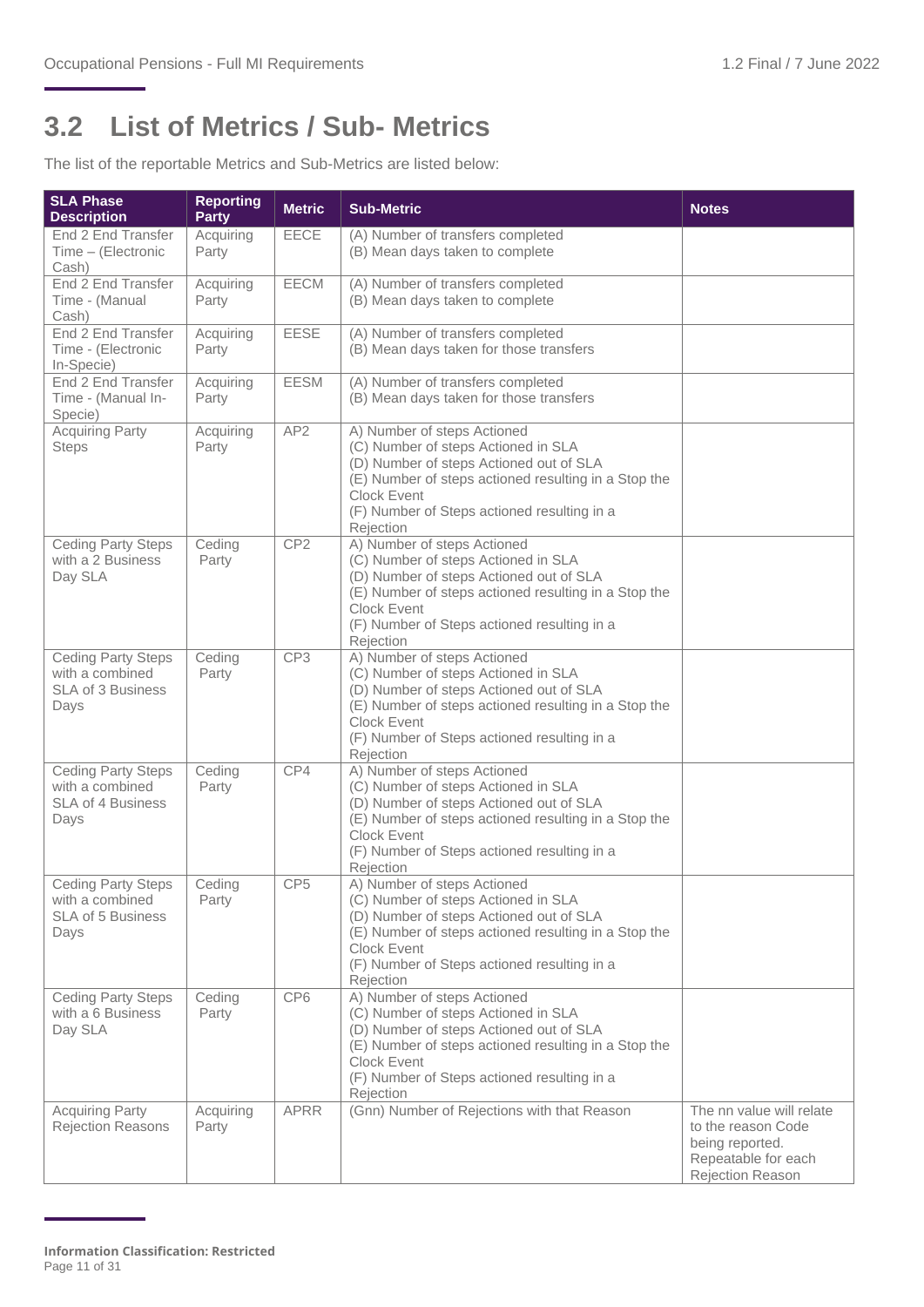| <b>SLA Phase</b><br><b>Description</b>              | <b>Reporting</b><br><b>Party</b> | <b>Metric</b> | <b>Sub-Metric</b>                                                                                                             | <b>Notes</b>                                                                                                        |
|-----------------------------------------------------|----------------------------------|---------------|-------------------------------------------------------------------------------------------------------------------------------|---------------------------------------------------------------------------------------------------------------------|
| <b>Acquiring Party</b><br>Stop the Clock<br>Reasons | Acquiring<br>Party               | <b>APSR</b>   | (Hnn) Number of Stop the Clock Events with that<br>Reason                                                                     | The nn value will relate<br>to the reason Code<br>being reported.<br>Repeatable for each<br>Stop the Clock Reason.  |
| <b>Acquiring Party</b><br>Stop the Clock<br>Delay   | Acquiring<br>Party               | <b>APSD</b>   | (Jnn) Average number of calendar days from date<br>STC reason set, (day 0) to date Step completed.<br>(To one decimal point). | The nn values will relate<br>to the reason Code<br>being reported.<br>Repeatable for each<br>Stop the Clock Reason. |
| <b>Ceding Party</b><br><b>Rejection Reasons</b>     | Ceding<br>Party                  | <b>CPRR</b>   | (Gnn) Number of Rejections with that Reason                                                                                   | The nn value will relate<br>to the reason Code<br>being reported.<br>Repeatable for each<br>Rejection Reason.       |
| Ceding Party Stop<br>the Clock Reasons              | Ceding<br>Party                  | <b>CPSR</b>   | (Hnn) Number of Stop the Clock Events with that<br>Reason                                                                     | The nn value will relate<br>to the reason Code<br>being reported.<br>Repeatable for each<br>Stop the Clock Reason.  |
| Ceding Party Stop<br>the Clock Delay                | Ceding<br>Party                  | <b>CPSD</b>   | (Jnn) Average number of calendar days from date<br>STC reason set, (day 0) to date Step completed.<br>(To one decimal point). | The nn values will relate<br>to the reason Code<br>being reported.<br>Repeatable for each<br>Stop the Clock Reason. |
| Asset Manager-<br>Conversions                       | Asset<br>Manager                 | AM1           | (A) Number of transfers completed<br>(C) Number completed in SLA<br>(D) Number completed OSLA                                 | SLA is 1 Fund Calendar<br>days to convert assets &<br>confirm complete.                                             |
| Asset Manager-<br>Re-Registrations                  | Asset<br>Manager                 | AM2           | (A) Number of Transfers completed<br>(C) Number completed in SLA<br>(D) Number completed OSLA                                 | SLA is 2 Fund Calendar<br>days to Re-Register<br>assets & confirm<br>complete.                                      |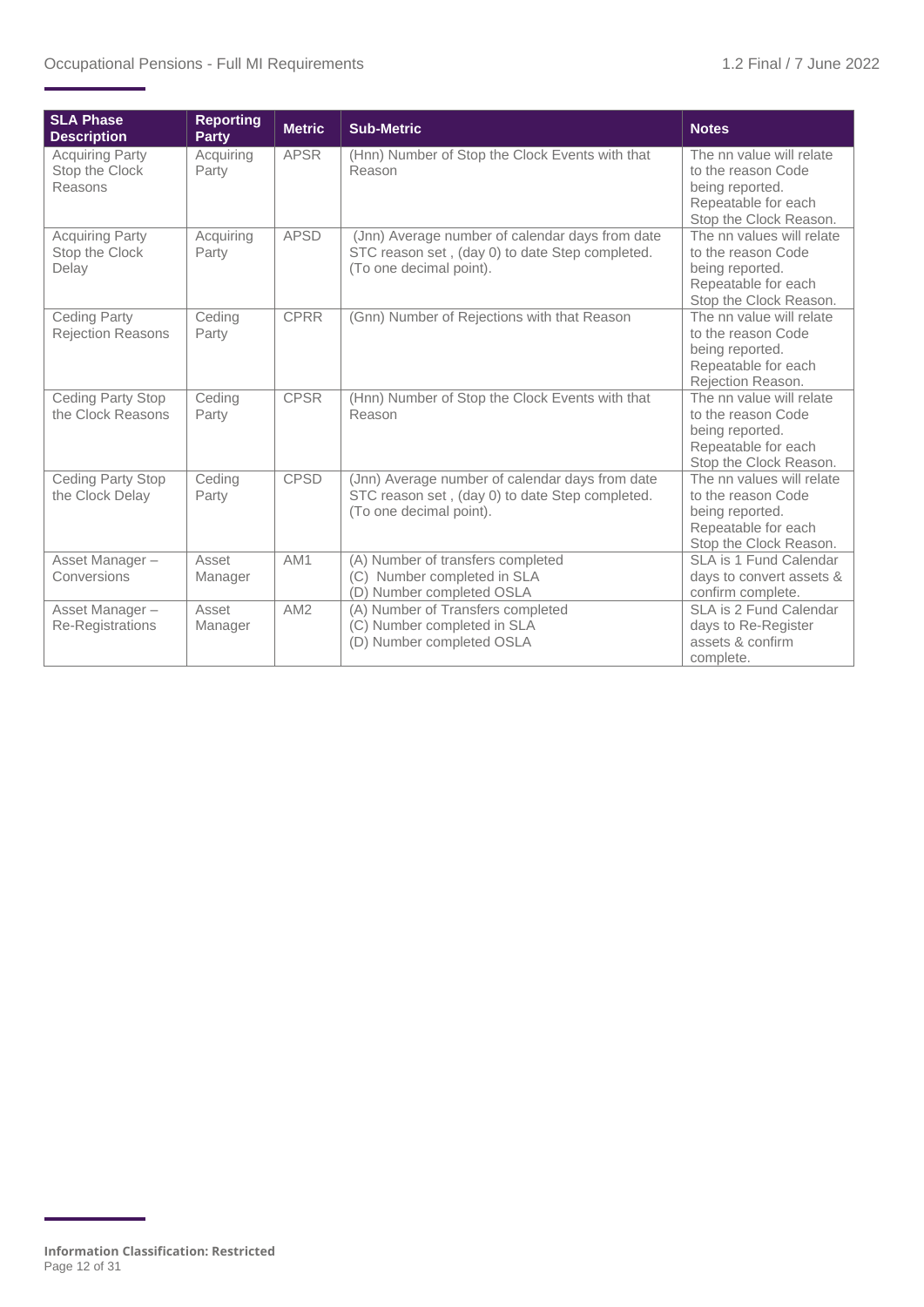### <span id="page-12-0"></span>**3.3 File Layout Examples**

#### **3.3.1 Example 1**

The following examples show a submission for an organisation reporting a single brand for the Occupational Pensions Group only. They are reporting Electronic and Manually processed transfers.

It includes multiple Rejection Reasons and Stop the Clock events.

| .CSV                                                                      | <b>Excel</b> |       |      |              |               |                 |                 |                          |
|---------------------------------------------------------------------------|--------------|-------|------|--------------|---------------|-----------------|-----------------|--------------------------|
| Group, Month, Year, Brand, Product Type, Metric, Sub Metric, Value        | Group        | Month | Date | <b>Brand</b> | <b>Metric</b> | Product         | Sub             | Value                    |
| S0001.01.2021.S0001w01.OCP.EECM.A.5                                       |              |       |      |              |               | Type            | Metric          |                          |
| S0001,01,2021,S0001w01,OCP,EECM,B,24.1                                    | S0001        | 01    | 2021 | S0001w01     | <b>OCP</b>    | EECM            | A               | 5                        |
| S0001.01.2021.S0001w01.OCP.EECE.A.17                                      | S0001        | 01    | 2021 | S0001w01     | <b>OCP</b>    | <b>EECM</b>     | B               | 24.1                     |
| S0001,01,2021,S0001w01,OCP,EECE,B,17.2                                    | S0001        | 01    | 2021 | S0001w01     | <b>OCP</b>    | EECE            | A               | 17                       |
| S0001.01.2021.S0001w01.OCP.AP2.A.40                                       | S0001        | 01    | 2021 | S0001w01     | OCP           | EECE            | B               | 17.2                     |
| S0001.01.2021.S0001w01.OCP.AP2.C.30                                       | S0001        | 01    | 2021 | S0001w01     | OCP           | AP2             | A               | 40                       |
| S0001.01.2021.S0001w01.OCP.AP2.D.10                                       | S0001        | 01    | 2021 | S0001w01     | <b>OCP</b>    | AP2             | C               | 30                       |
| S0001,01,2021,S0001w01,OCP,AP2,F,6                                        | S0001        | 01    | 2021 | S0001w01     | <b>OCP</b>    | AP2             | D               | 10                       |
| S0001,01,2021,S0001w01,OCP,CP2,A,70                                       | S0001        | 01    | 2021 | S0001w01     | <b>OCP</b>    | AP <sub>2</sub> | F               | 6                        |
| S0001.01.2021.S0001w01.OCP.CP2.C.50                                       | S0001        | 01    | 2021 | S0001w01     | <b>OCP</b>    | CP2             | A               | 70                       |
| S0001.01.2021.S0001w01.OCP.CP2.D.20<br>S0001.01.2021.S0001w01.OCP.CP2.E.7 | S0001        | 01    | 2021 | S0001w01     | <b>OCP</b>    | CP <sub>2</sub> | C               | 50                       |
| S0001.01.2021.S0001w01.OCP.APRR.G08.6                                     | S0001        | 01    | 2021 | S0001w01     | <b>OCP</b>    | CP2             | D               | 20                       |
| S0001.01.2021.S0001w01.OCP.CPSR.H05.7                                     | S0001        | 01    | 2021 | S0001w01     | OCP           | CP2             | Ε               |                          |
| S0001.01.2021.S0001w01.OCP.CPSD.J05.8.5                                   | S0001        | 01    | 2021 | S0001w01     | OCP           | APRR            | G08             | 6                        |
|                                                                           | S0001        | 01    | 2021 | S0001w01     | OCP           | <b>CPSR</b>     | H <sub>05</sub> | $\overline{\phantom{0}}$ |
|                                                                           | S0001        | 01    | 2021 | S0001w01     | OCP           | <b>CPSD</b>     | J05             | 8.5                      |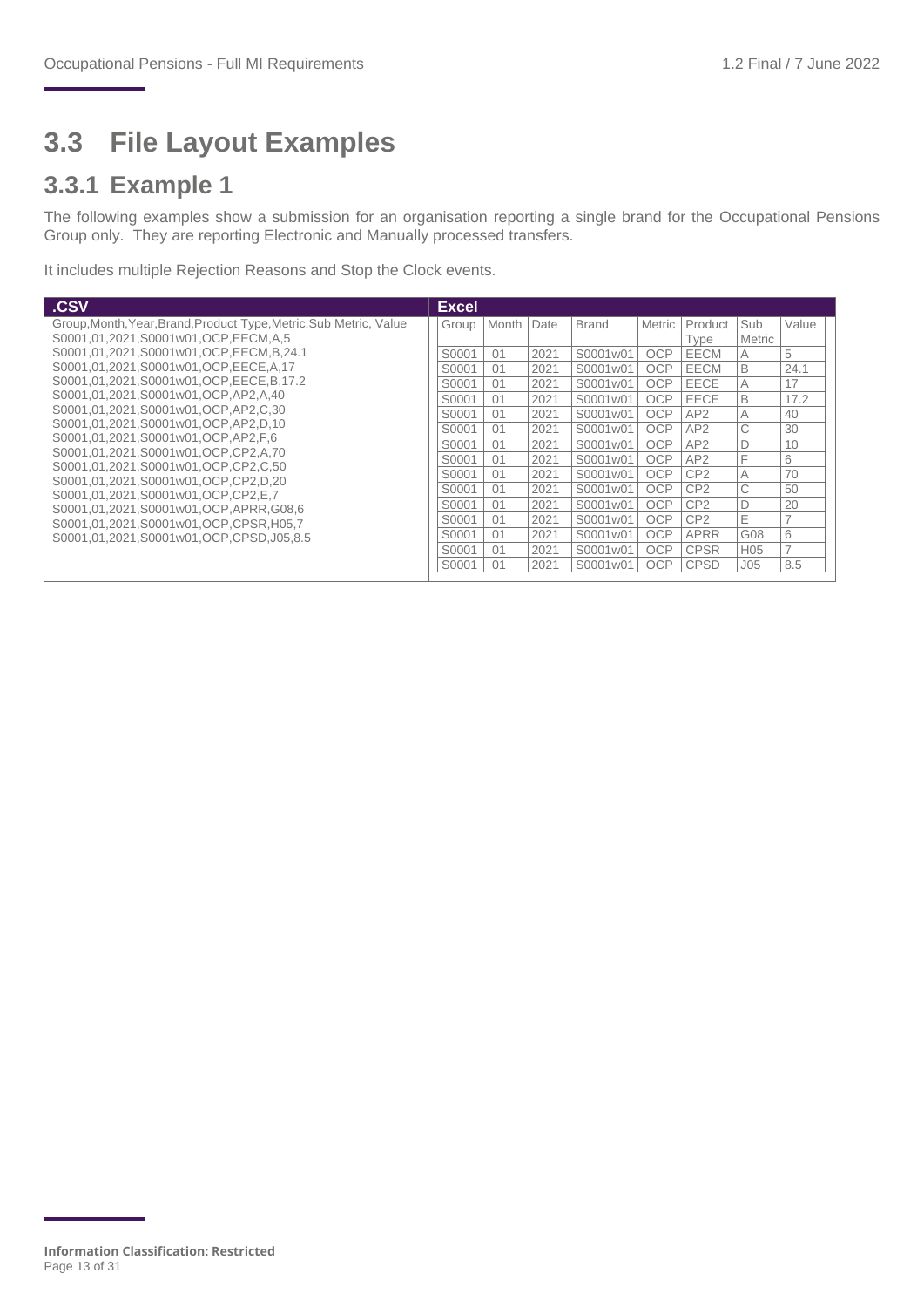#### **3.3.2 Example 2**

The following examples show a submission for an organisation reporting a single brand for the Personal Pensions/ SIPP/ SSAS and Occupational Pension SLA Product Groups. They only process Transfers manually.

| .CSV                                                                         | <b>Excel</b> |       |      |              |            |                 |                 |                |
|------------------------------------------------------------------------------|--------------|-------|------|--------------|------------|-----------------|-----------------|----------------|
| Group, Month, Year, Brand, Product Type, Metric, Sub Metric,                 | Group        | Month | Year | <b>Brand</b> | Metric     | Product         | Sub             | Value          |
| Value                                                                        |              |       |      |              |            | Type            | Metric          |                |
| S0001,01,2021,S0001x01,PSS,EESM,A,145                                        | S0001        | 01    | 2021 | S0001x01     | <b>PSS</b> | <b>EESM</b>     | A               | 145            |
| S0001,01,2021,S0001x01,PSS,EESM,B,20.5                                       | S0001        | 01    | 2021 | S0001x01     | <b>PSS</b> | <b>EESM</b>     | B               | 20.5           |
| S0001,01,2021,S0001x01,PSS,EECM,A,107                                        | S0001        | 01    | 2021 | S0001x01     | <b>PSS</b> | <b>EECM</b>     | $\overline{A}$  | 107            |
| S0001,01,2021,S0001x01,PSS,EECM,B,12.5                                       | S0001        | 01    | 2021 | S0001x01     | <b>PSS</b> | <b>EECM</b>     | B               | 12.5           |
| S0001,01,2021,S0001x01,PSS,AP2,A,509                                         | S0001        | 01    | 2021 | S0001x01     | <b>PSS</b> | AP <sub>2</sub> | A               | 509            |
| S0001,01,2021,S0001x01,PSS,AP2,C,484                                         | S0001        | 01    | 2021 | S0001x01     | <b>PSS</b> | AP <sub>2</sub> | C               | 484            |
| S0001,01,2021,S0001x01,PSS,AP2,D,25                                          | S0001        | 01    | 2021 | S0001x01     | <b>PSS</b> | AP <sub>2</sub> | D               | 25             |
| S0001,01,2021,S0001x01,PSS,AP2,E,15                                          | S0001        | 01    | 2021 | S0001x01     | <b>PSS</b> | AP <sub>2</sub> | Ε               | 15             |
| S0001,01,2021,S0001x01,PSS,AP2,F,10<br>S0001,01,2021,S0001w01,PSS,APRR,G06,8 | S0001        | 01    | 2021 | S0001x01     | <b>PSS</b> | AP <sub>2</sub> | F               | 10             |
| S0001,01,2021,S0001w01,PSS,APRR,G02,2                                        | S0001        | 01    | 2021 | S0001x01     | <b>PSS</b> | <b>APRR</b>     | G06             | 8              |
| S0001,01,2021,S0001w01,PSS,APSR,H05,11                                       | S0001        | 01    | 2021 | S0001x01     | <b>PSS</b> | <b>APRR</b>     | G02             | $\overline{2}$ |
| S0001,01,2021,S0001w01,PSS,APSD,J05,22.1                                     | S0001        | 01    | 2021 | S0001x01     | <b>PSS</b> | <b>APSR</b>     | H <sub>05</sub> | 11             |
| S0001,01,2021,S0001w01,PSS,APSR,H06,4                                        | S0001        | 01    | 2021 | S0001x01     | <b>PSS</b> | <b>APSD</b>     | J <sub>05</sub> | 22.1           |
| S0001,01,2021,S0001w01,PSS,APSD,J06,3.2                                      | S0001        | 01    | 2021 | S0001x01     | <b>PSS</b> | <b>APSR</b>     | G06             | 4              |
| S0001,01,2021,S0001x01,PSS,CP2,A,75                                          | S0001        | 01    | 2021 | S0001x01     | <b>PSS</b> | <b>APSD</b>     | J06             | 3.2            |
| S0001,01,2021,S0001x01,PSS,CP2,C,55                                          | S0001        | 01    | 2021 | S0001x01     | <b>PSS</b> | CP <sub>2</sub> | A               | 75             |
| S0001.01.2021.S0001x01.PSS.CP2.D.20                                          | S0001        | 01    | 2021 | S0001x01     | <b>PSS</b> | CP <sub>2</sub> | $\overline{C}$  | 55             |
| S0001,01,2021,S0001x01,PSS,CP2,E,15                                          | S0001        | 01    | 2021 | S0001x01     | <b>PSS</b> | CP <sub>2</sub> | D               | 20             |
| S0001,01,2021,S0001x01,PSS,CP3,A,35                                          | S0001        | 01    | 2021 | S0001x01     | <b>PSS</b> | CP <sub>2</sub> | E               | 15             |
| S0001,01,2021,S0001x01,PSS,CP3,C,30                                          | S0001        | 01    | 2021 | S0001x01     | <b>PSS</b> | CP <sub>3</sub> | A               | 35             |
| S0001,01,2021,S0001x01,PSS,CP3,D,5                                           | S0001        | 01    | 2021 | S0001x01     | <b>PSS</b> | CP <sub>3</sub> | C               | 30             |
| S0001,01,2021,S0001x01,PSS,CP3,E,4                                           | S0001        | 01    | 2021 | S0001x01     | <b>PSS</b> | CP <sub>3</sub> | D               | 5              |
| S0001,01,2021,S0001x01,PSS,CP3,F,5                                           | S0001        | 01    | 2021 | S0001x01     | <b>PSS</b> | CP <sub>3</sub> | E               | $\overline{4}$ |
| S0001.01.2021.S0001w01.PSS.CPSR.H10.12                                       | S0001        | 01    | 2021 | S0001x01     | <b>PSS</b> | CP <sub>3</sub> | F               | 5              |
| S0001.01.2021.S0001w01.PSS.CPSD.J10.1.1                                      | S0001        | 01    | 2021 | S0001w01     | <b>PSS</b> | <b>CPSR</b>     | H <sub>10</sub> | 12             |
| S0001,01,2021,S0001w01,PSS,CPSR,H11,7                                        | S0001        | 01    | 2021 | S0001w01     | <b>PSS</b> | <b>CPSD</b>     | J10             | 1.1            |
| S0001,01,2021,S0001w01,PSS,CPSD,J15.0                                        | S0001        | 01    | 2021 | S0001w01     | <b>PSS</b> | <b>CPSR</b>     | H11             | $\overline{7}$ |
|                                                                              | S0001        | 01    | 2021 | S0001w01     | <b>PSS</b> | <b>CPSD</b>     | G10             | 15.0           |
| S0001,01,2021,S0001w01,PSS,CPRR,G02,5                                        | S0001        | 01    | 2021 | S0001w01     | PSS        | <b>CPRR</b>     | G02             | 5              |
| S0001,01,2021,S0001w01,OCP,EECM,A,22                                         | S0001        | 01    | 2021 | S0001w01     | OCP        | <b>EECM</b>     | $\overline{A}$  | 22             |
| S0001,01,2021,S0001w01,OCP,EECM,A,24.1                                       | S0001        | 01    | 2021 | S0001w01     | <b>OCP</b> | <b>EECM</b>     | B               | 24.1           |
| S0001.01.2021.S0001w01.OCP.AP2.A.44                                          | S0001        | 01    | 2021 | S0001w01     | OCP        | AP <sub>2</sub> | A               | 44             |
| S0001,01,2021,S0001w01,OCP,ACP2,C,44                                         | S0001        | 01    | 2021 | S0001w01     | OCP        | AP <sub>2</sub> | $\overline{C}$  | 44             |
| S0001.01.2021.S0001w01.OCP.CP2.A.66                                          | S0001        | 01    | 2021 | S0001w01     | OCP        | CP <sub>2</sub> | A               | 66             |
| S0001,01,2021,S0001w01,OCP,CP2,C,40                                          | S0001        | 01    | 2021 | S0001w01     | OCP        | CP <sub>2</sub> | C               | 40             |
| S0001,01,2021,S0001w01,OCP,CP2,D,26                                          | S0001        | 01    | 2021 | S0001w01     | OCP        | CP <sub>2</sub> | D               | 26             |
| S0001,01,2021,S0001w01,OCP,CP2,F,8                                           | S0001        | 01    | 2021 | S0001w01     | <b>OCP</b> | CP <sub>2</sub> | F               | 8              |
| S0001,01,2021,S0001w01,OCP,CPRR,G02,8                                        | S0001        | 01    | 2021 | S0001w01     | OCP        | <b>CPRR</b>     | G02             | 8              |
|                                                                              |              |       |      |              |            |                 |                 |                |

**Information Classification: Restricted** Page 14 of 31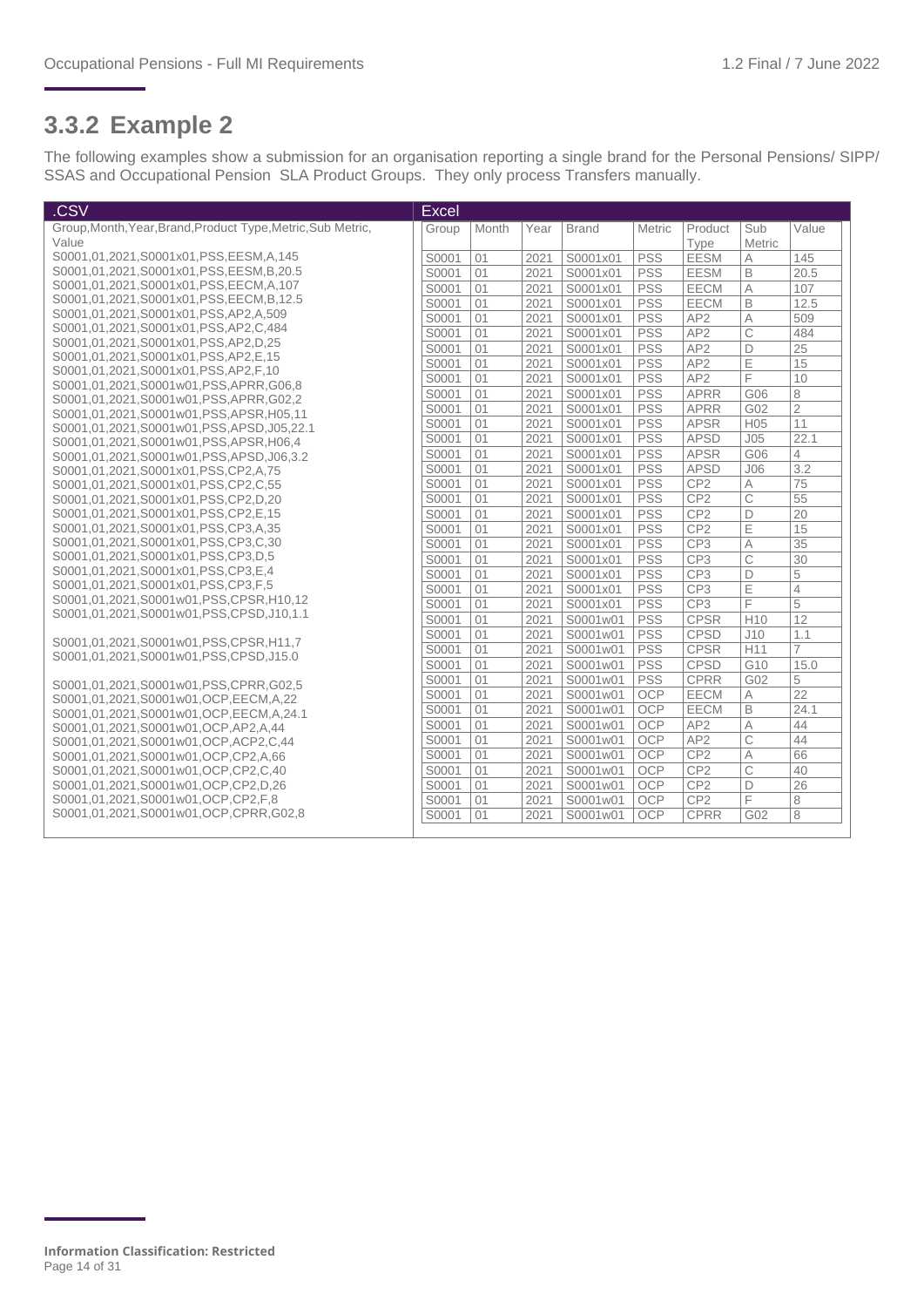#### **3.3.3 Example 3**

The following is a csv example showing a full electronic submission for an organisation reporting for multiple brands that operate as **Ceding Parties** only in the Occupational Pensions SLA Product Group.

| .CSV                                                                            | Excel |       |      |              |            |                 |                 |                |
|---------------------------------------------------------------------------------|-------|-------|------|--------------|------------|-----------------|-----------------|----------------|
| Group, Month, Year, Brand, Product Type, Metric, Sub Metric, Value              | Group | Month | Year | <b>Brand</b> | Metric     | Product         | Sub             | Value          |
| S0001.01.2021.S0001w01.OCP.CP2.A.345                                            |       |       |      |              |            | Type            | Metric          |                |
| S0001,01,2021,S0001w01,OCP,CP2,C,275                                            | S0001 | 01    | 2021 | S0001w01     | <b>OCP</b> | CP <sub>2</sub> | A               | 345            |
| S0001,01,2021,S0001w01,OCP,CP2,D,70                                             | S0001 | 01    | 2021 | S0001w01     | <b>OCP</b> | CP <sub>2</sub> | Ċ               | 275            |
| S0001,01,2021,S0001w01,OCP,CP2,E,10                                             | S0001 | 01    | 2021 | S0001w01     | <b>OCP</b> | CP <sub>2</sub> | D               | 70             |
| S0001.01.2021.S0001w01.OCP.CP5.A.100                                            | S0001 | 01    | 2021 | S0001w01     | OCP        | CP <sub>2</sub> | Ē               | 10             |
| S0001,01,2021,S0001w01,OCP,CP5,C,80                                             | S0001 | 01    | 2021 | S0001w01     | OCP        | CP <sub>5</sub> | A               | 100            |
| S0001,01,2021,S0001w01,OCP,CP5,D,20                                             | S0001 | 01    | 2021 | S0001w01     | <b>OCP</b> | CP <sub>5</sub> | Ċ               | 80             |
| S0001,01,2021,S0001w01,OCP,CP5,E,15                                             | S0001 | 01    | 2021 | S0001w01     | <b>OCP</b> | CP <sub>5</sub> | D               | 20             |
| S0001,01,2021,S0001w01,OCP,CP5,F,5                                              | S0001 | 01    | 2021 | S0001w01     | <b>OCP</b> | CP <sub>5</sub> | E               | 15             |
| S0001.01.2021.S0001w01.OCP.CPRR.G05.3                                           | S0001 | 01    | 2021 | S0001w01     | <b>OCP</b> | CP <sub>5</sub> | F               | 5              |
| S0001.01.2021.S0001w01.OCP.CPRR.G03.1                                           | S0001 | 01    | 2021 | S0001w01     | <b>OCP</b> | <b>CPRR</b>     | G05             | 3              |
| S0001.01.2021.S0001w01.OCP.CPRR.G09.1<br>S0001,01,2021,S0001w01,OCP,CPSR,H07,12 | S0001 | 01    | 2021 | S0001w01     | <b>OCP</b> | <b>CPRR</b>     | G03             | 1              |
| S0001.01.2021.S0001w01.OCP.CPSD.J07.14.6                                        | S0001 | 01    | 2021 | S0001w01     | <b>OCP</b> | <b>CPRR</b>     | G09             |                |
| S0001.01.2021.S0001w01.OCP.CPSR.H01.13                                          | S0001 | 01    | 2021 | S0001w01     | <b>OCP</b> | <b>CPSR</b>     | H <sub>07</sub> | 12             |
| S0001,01,2021,S0001w01,OCP,CPSD,J01,3.0                                         | S0001 | 01    | 2021 | S0001w01     | <b>OCP</b> | <b>CPSD</b>     | J <sub>07</sub> | 14.6           |
| S0001,01,2021,S0001w02,OCP,CP2,A,120                                            | S0001 | 01    | 2021 | S0001w01     | <b>OCP</b> | <b>CPSR</b>     | H <sub>01</sub> | 13             |
| S0001,01,2021,S0001w02,OCP,CP2,C,100                                            | S0001 | 01    | 2021 | S0001w01     | <b>OCP</b> | <b>CPSD</b>     | J <sub>01</sub> | 3.0            |
| S0001,01,2021,S0001w02,OCP,CP2,D,20                                             | S0001 | 01    | 2021 | S0001w02 OCP |            | CP <sub>2</sub> | A               | 120            |
| S0001,01,2021,S0001w02,OCP,CP2,E,10                                             | S0001 | 01    | 2021 | S0001w02 OCP |            | CP <sub>2</sub> | C               | 100            |
| S0001,01,2021,S0001w02,OCP,CP5,A,100                                            | S0001 | 01    | 2021 | S0001w02 OCP |            | CP <sub>2</sub> | D               | 20             |
| S0001,01,2021,S0001w02,OCP,CP5,C,80                                             | S0001 | 01    | 2021 | S0001w02 OCP |            | CP <sub>2</sub> | E               | 10             |
| S0001,01,2021,S0001w02,OCP,CP5,D,20                                             | S0001 | 01    | 2021 | S0001w02 OCP |            | CP <sub>5</sub> | A               | 100            |
| S0001,01,2021,S0001w02,OCP,CP5,E,5                                              | S0001 | 01    | 2021 | S0001w02     | <b>OCP</b> | CP <sub>5</sub> | C               | 80             |
| S0001.01.2021.S0001w02.OCP.CP5.F.2                                              | S0001 | 01    | 2021 | S0001w02 OCP |            | CP <sub>5</sub> | D               | 20             |
| S0001,01,2021,S0001w02,OCP,CPSR,H03,3                                           | S0001 | 01    | 2021 | S0001w02 OCP |            | CP <sub>5</sub> | E               | 5              |
| S0001.01.2021.S0001w02.OCP.CPSD.J03.23.5                                        | S0001 | 01    | 2021 | S0001w02 OCP |            | CP <sub>5</sub> | F               | $\overline{2}$ |
| S0001.01.2021.S0001w02.OCP.CPSR.H05.7                                           | S0001 | 01    | 2021 | S0001w02 OCP |            | <b>CPSR</b>     | H <sub>03</sub> | 3              |
| S0001.01.2021.S0001w02.OCP.CPSD.J05.17.2                                        | S0001 | 01    | 2021 | S0001w02 OCP |            | <b>CPSD</b>     | J <sub>03</sub> | 23.5           |
| S0001,01,2021,S0001w02,OCP,CPSR,H08,5                                           | S0001 | 01    | 2021 | S0001w02 OCP |            | <b>CPSR</b>     | H <sub>05</sub> | $\overline{7}$ |
| S0001.01.2021.S0001w02.OCP.CPSD.J08.11.0                                        | S0001 | 01    | 2021 | S0001w02 OCP |            | <b>CPSD</b>     | J05             | 17.2           |
| S0001,01,2021,S0001w02,OCP,CPRR,G06,1<br>S0001,01,2021,S0001w02,OCP,CPRR,G12,1  | S0001 | 01    | 2021 | S0001w02 OCP |            | <b>CPSR</b>     | H <sub>08</sub> | 5              |
|                                                                                 | S0001 | 01    | 2021 | S0001w02 OCP |            | <b>CPSD</b>     | J <sub>08</sub> | 11.0           |
|                                                                                 | S0001 | 01    | 2021 | S0001w02 OCP |            | <b>CPRR</b>     | G06             |                |
|                                                                                 | S0001 | 01    | 2021 | S0001w02 OCP |            | <b>CPRR</b>     | G12             |                |

**Information Classification: Restricted** Page 15 of 31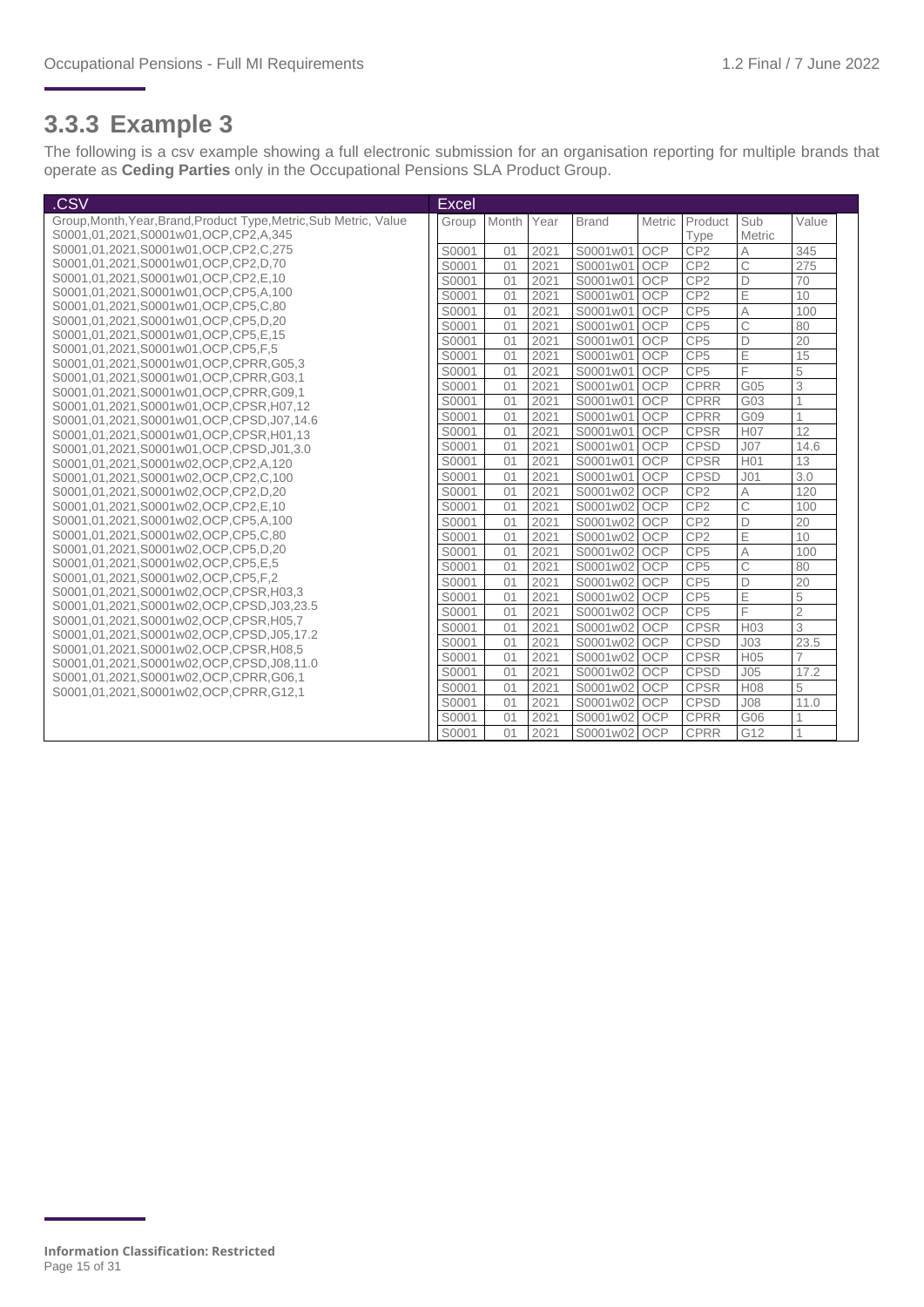## <span id="page-15-0"></span>**4 Examples of Individual Step Reporting**

### <span id="page-15-1"></span>**4.1 Example 1 – New Cash Transfer – Valid Request**

The Ceding Party receives a valid request to transfer on Monday 15/11/2021.

An Instruction is sent to the Asset Managers to sell the Assets on Wednesday 17/11/2021. This will be reported against an SLA of 3 Business Days (Step 4) and would be reported as "Action Taken in SLA".

| <b>Monday</b>         | <b>Tuesdav</b> | Wednesdav                  | Thursdav | Fridav   |
|-----------------------|----------------|----------------------------|----------|----------|
| 15/11/21              | 16/11/21       | 17/11/21                   | 18/11/21 | 19/11/21 |
| (Day 0)               | (Dav 1)        | (Dav <sub>2</sub> )        | (Dav 3)  | (Day 4)  |
| Transfer Request from |                | Instruction is sent to the |          |          |
|                       |                | Asset Managers to sell     |          |          |
|                       |                | the Assets                 |          |          |

This case will report against :

| Description                                        | <b>Metric</b>            | <b>Sub-Metric</b> | Value |
|----------------------------------------------------|--------------------------|-------------------|-------|
| Number<br><sup>f</sup> Steps actioned<br>0t        | CP?                      |                   |       |
| <b>SLA</b><br>in<br>Steps actioned<br>Number<br>0Ť | CD2<br>◡<br><b>State</b> |                   |       |

### <span id="page-15-2"></span>**4.2 Example 2 – New Cash Transfer – Invalid Request**

The Ceding Party receives a valid request to transfer on Monday 15/11/2021.

1. A request is sent to the customer/ adviser to inform them that the Adviser Permission check has failed on Friday 19/11/2021.

This will be reported against an SLA of 3 Business Days (Step 4) and would be reported as "Action Taken outside SLA" and as an "Action resulting in a Rejection".

| <b>Monday</b>               | Tuesdav  | Wednesday | <b>Thursday</b> | Friday                                                                   |
|-----------------------------|----------|-----------|-----------------|--------------------------------------------------------------------------|
| 15/11/21                    | 16/11/21 | 17/11/21  | 18/11/21        | 19/11/21                                                                 |
| (Day 0)                     | (Day 1)  | (Day 2)   | (Day 3)         | (Day 4)                                                                  |
| Transfer Request from<br>AΡ |          |           |                 | Request returned to<br>Adviser/ Customer as<br><b>Adviser Permission</b> |
|                             |          |           |                 | <b>Check Failed</b>                                                      |

This case will report against:

| <b>Description</b>                                 | <b>Metric</b>   | Sub-Metric      | Value |
|----------------------------------------------------|-----------------|-----------------|-------|
| <b>Completed Actions</b>                           | CP3             |                 |       |
| Number of Steps completed out of SLA               | CP3             |                 |       |
| Number of Steps resulting in a Rejection           | CP <sub>3</sub> |                 |       |
| Rejection Reason - Adviser Permission Check Failed | <b>CPRR</b>     | G <sub>12</sub> |       |

### <span id="page-15-3"></span>**4.3 Example 3 – New Cash Transfer – Valid Request – Fund Suspended**

The Ceding Party receives a valid request to transfer on Monday 15/11/2021, but one of the Funds the Customer has invested in has been suspended.

The Customer and AP are contacted to advise them of the delay on Thursday 20/11/2021, the Work Item is Pended on the **Workflow** 

The suspension is lifted on Monday 22/11/2021 and an Instruction is sent to the Asset Managers to sell the Assets on the same day.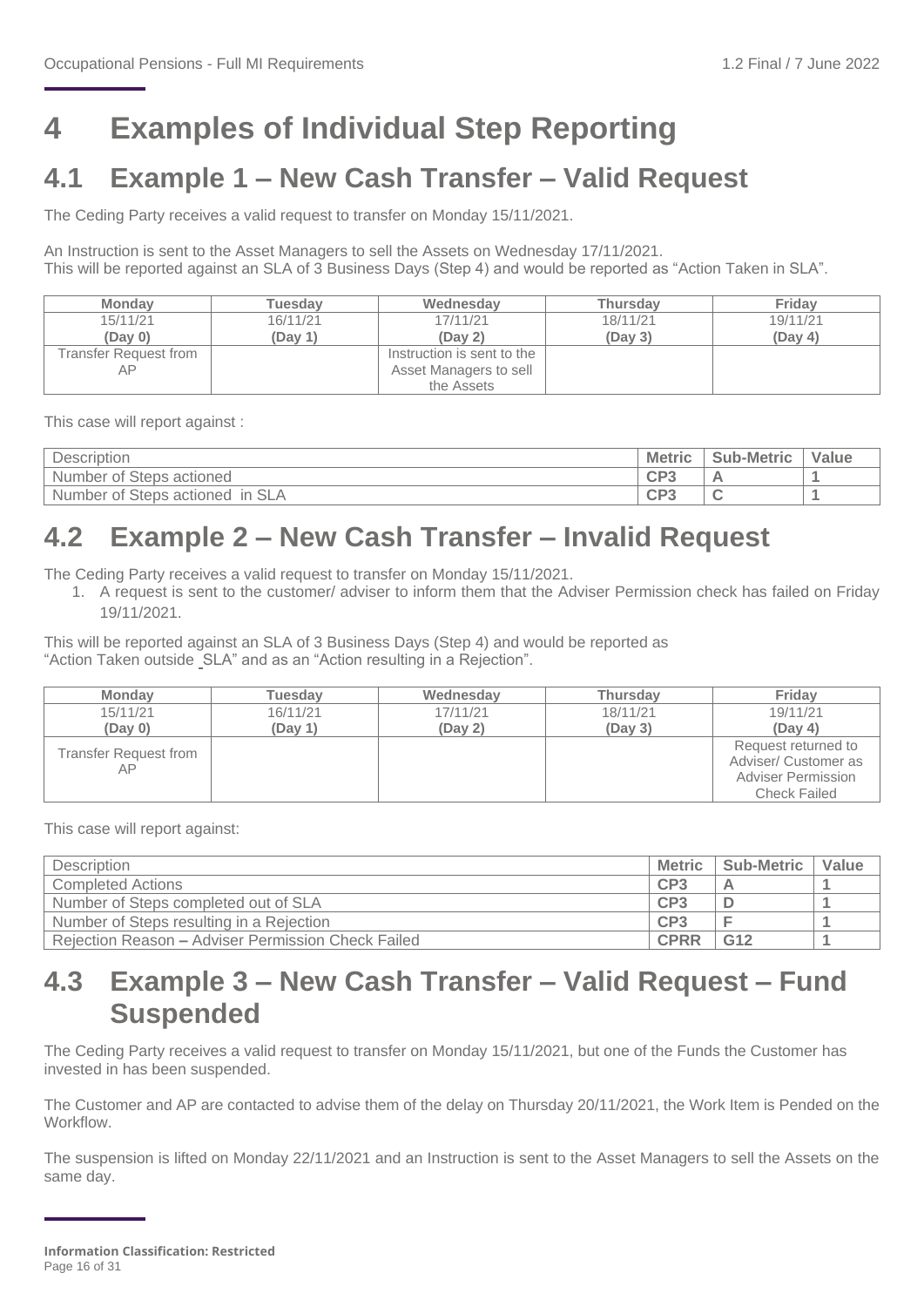This will be reported against an SLA of 3 Business Days (Step 4) and would be reported as ""Action Taken outside SLA" and also as "Action resulting in a Stop the Clock Event"

| <b>Monday</b>              | Tuesday        | Wednesday | <b>Thursday</b>             | Friday   |
|----------------------------|----------------|-----------|-----------------------------|----------|
| 15/11/21                   | 16/11/21       | 17/11/21  | 18/11/21                    | 19/11/21 |
| (Day 0)                    | (Day 1)        | (Day 2)   | (Day 3)                     | (Day 4)  |
| Transfer Request from      |                |           | <b>CP</b> notifies Customer |          |
| AP.                        |                |           | and AP of Fund              | Pended   |
|                            |                |           | Suspension                  |          |
|                            |                |           |                             |          |
|                            |                |           |                             |          |
| <b>Monday</b>              | <b>Tuesday</b> | Wednesday | <b>Thursday</b>             | Friday   |
| 22/11/21                   |                | 24/11/21  | 25/11/21                    | 26/11/21 |
| (Day 5)                    | 23/11/21       |           |                             |          |
| Fund Suspension lifted.    |                |           |                             |          |
| Instruction is sent to the |                |           |                             |          |
| Asset Managers to sell     |                |           |                             |          |

This case will report against:

| <b>Description</b>                                           | <b>Metric</b>   | Sub-<br><b>Metric</b> | Value |
|--------------------------------------------------------------|-----------------|-----------------------|-------|
| Ceding Party Steps Actioned                                  | CP <sub>3</sub> | Α                     |       |
| Number of Steps actioned outside SLA                         | CP <sub>3</sub> |                       |       |
| Number of Steps actioned resulting in a Stop the Clock Event | CP <sub>3</sub> |                       |       |
| Stop The Clock Reason 7 - Illiquid Assets                    | <b>CPSR</b>     | <b>H07</b>            |       |
| CP Average Delay STC - Reason 7                              | <b>CPSD</b>     | <b>J07</b>            |       |

## <span id="page-16-0"></span>**5 Full Journey Examples**

### <span id="page-16-1"></span>**5.1 Electronic Cash Transfer**

| <b>Monday</b>           | <b>Tuesdav</b>                                    | Wednesdav                  | <b>Thursdav</b>            | <b>Friday</b>             |
|-------------------------|---------------------------------------------------|----------------------------|----------------------------|---------------------------|
| 01/11/21                | 02/11/21                                          | 03/11/21                   | 04/11/21                   | 05/11/21                  |
| (Day 0)                 | (Day 1)                                           | (Day 0)                    | (Day 1)                    | (Day 2)                   |
|                         | AP: STAR Step 3 - SLA= 2BD                        |                            | CP: STAR Step 4 - SLA= 3BD |                           |
| AP receives valid       | AP issues Transfer<br><b>CP Receives Transfer</b> |                            | <b>CP</b> Validates        | <b>CP Instructs Asset</b> |
| application to Transfer | Instruction to CP                                 | instruction from AP        | Instruction & Issues       | Managers to encash        |
|                         |                                                   |                            | Acceptance                 | <b>Funds</b>              |
|                         |                                                   |                            |                            |                           |
| <b>Monday</b>           | <b>Tuesday</b>                                    | Wednesday                  | <b>Thursday</b>            | <b>Fridav</b>             |
| 08/11/21                | 09/11/21                                          | 10/11/21                   | 11/11/21                   | 12/11/21                  |
|                         |                                                   | (Day 0)                    | (Day 0)                    | (Day 1)                   |
| (Day 0)                 | (Day 0)                                           |                            |                            |                           |
|                         |                                                   | AP: STAR Step 6 - SLA= 2BD |                            | AP: STAR Step 7 - SLA=2BD |
|                         | Confirmation of Sale of                           | <b>Completion Message</b>  | <b>AP Receives Payment</b> | AP Allocates monies to    |
|                         | Assets received                                   | including all regulatory   | & Transfer                 | Customer account and      |
|                         |                                                   | information issued         | documentation              | completes transfer        |

**Information Classification: Restricted** Page 17 of 31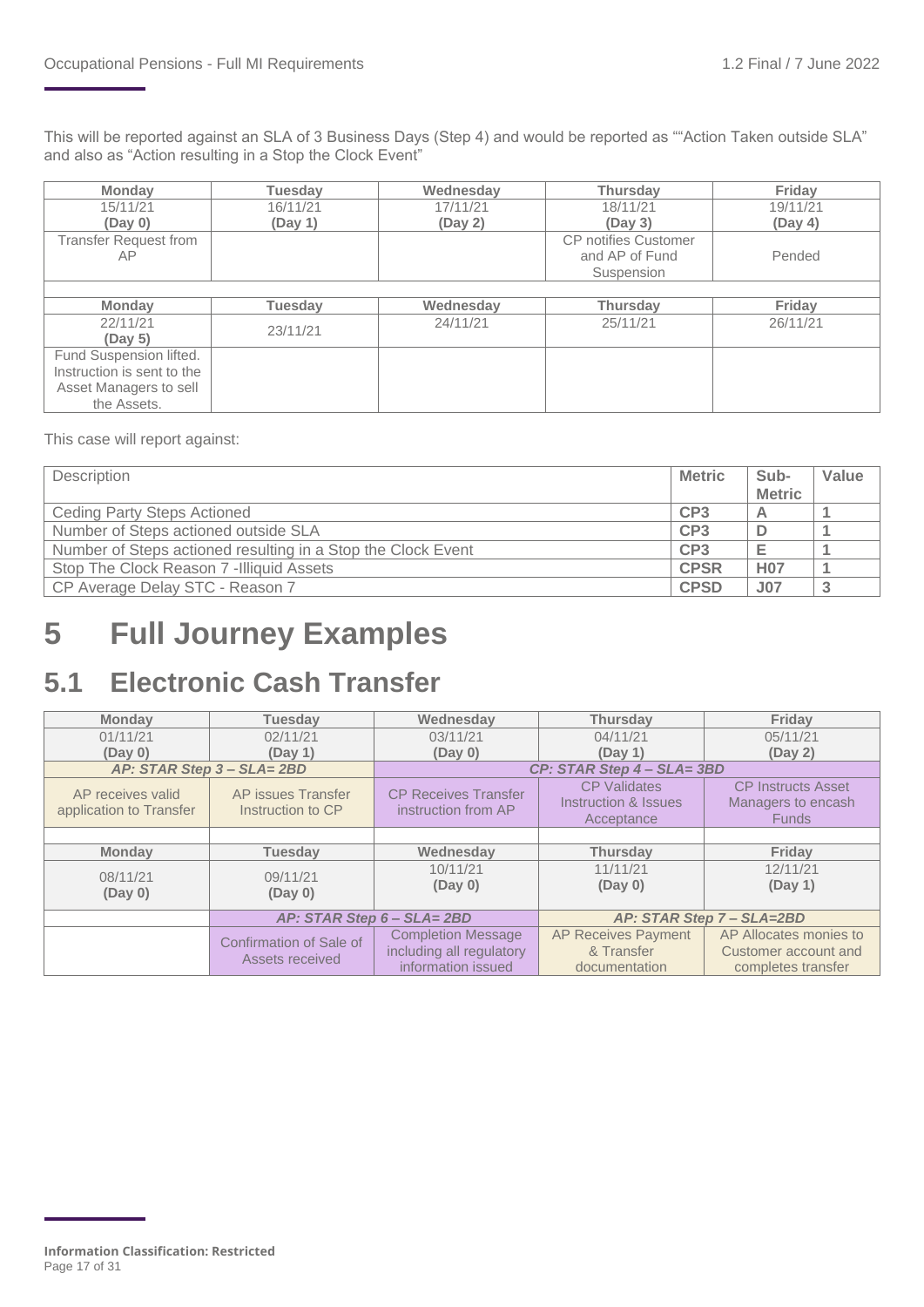| If this was their only Transfer, the Acquiring Party would |               | If this was their only Transfer, the Ceding Party would |                |  |                                                |                 |                       |       |
|------------------------------------------------------------|---------------|---------------------------------------------------------|----------------|--|------------------------------------------------|-----------------|-----------------------|-------|
| report:                                                    |               |                                                         |                |  | report:                                        |                 |                       |       |
| Description                                                | <b>Metric</b> | Sub-<br><b>Metric</b>                                   | Value          |  | Description                                    | <b>Metric</b>   | Sub-<br><b>Metric</b> | Value |
| Number of Transfers<br>completed                           | <b>EECE</b>   | А                                                       |                |  | Ceding Party (CP) 2BD<br>Steps actioned        | CP <sub>2</sub> | A                     |       |
| Mean Calendar Days taken<br>to complete                    | <b>EECE</b>   | B                                                       | 12.0           |  | CP 2BD Steps actioned in<br><b>SLA</b>         | CP <sub>2</sub> | $\mathbf C$           |       |
| Acquiring Party (AP) - 2BD<br><b>Steps Actioned</b>        | AP2           | А                                                       | $\overline{2}$ |  | Ceding Party (CP) 2BD<br><b>Steps Actioned</b> | CP <sub>3</sub> | A                     |       |
| AP 2BD Steps actioned in<br><b>SLA</b>                     | AP2           | C                                                       | $\overline{2}$ |  | CP 2BD Steps actioned in<br><b>SLA</b>         | CP <sub>3</sub> | $\mathbf C$           |       |
|                                                            |               |                                                         |                |  |                                                |                 |                       |       |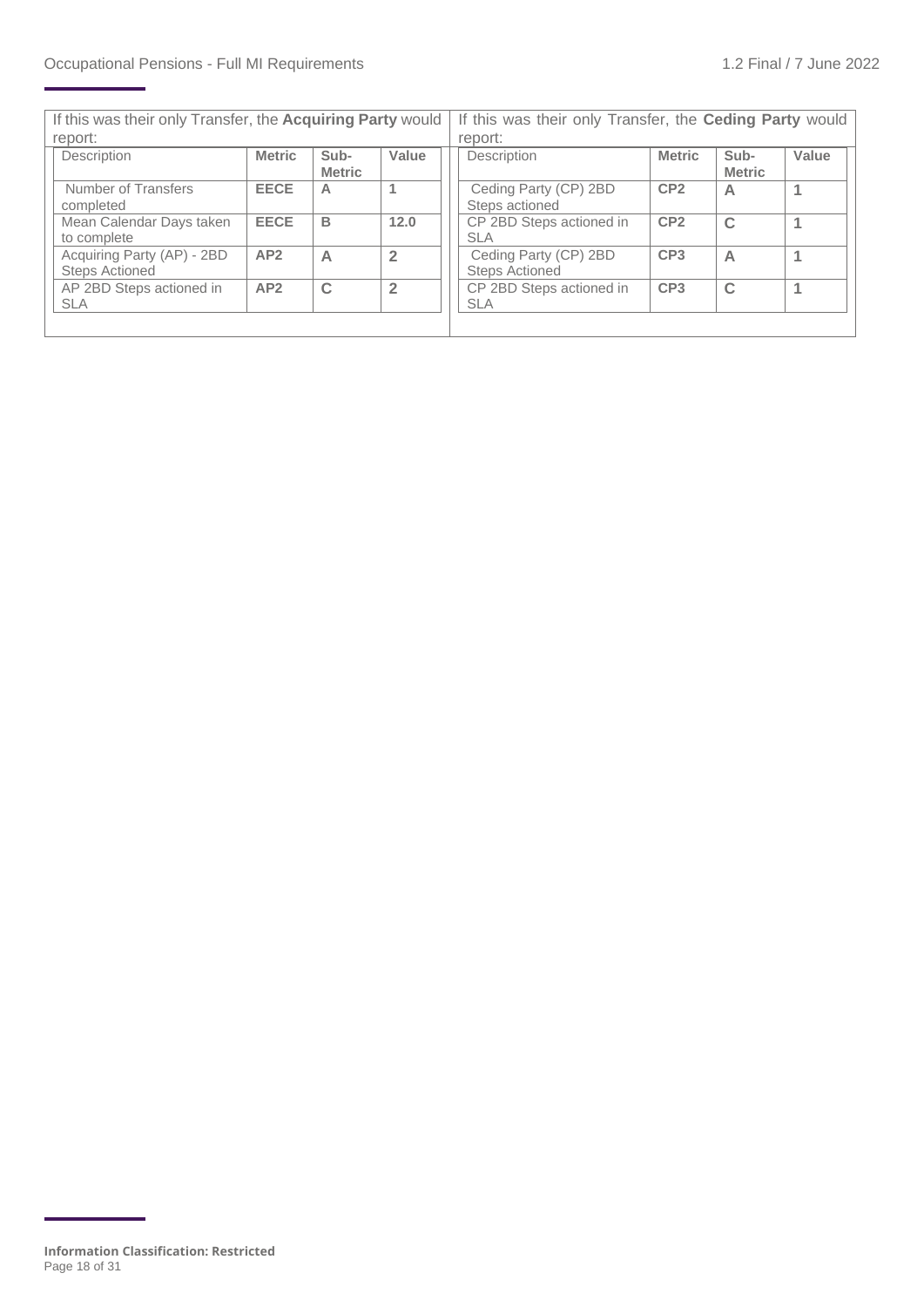### <span id="page-18-0"></span>**5.2 Electronic Cash Transfer with Stop the Clock**

| <b>Monday</b>               | <b>Tuesday</b>                                             | Wednesday                     | <b>Thursday</b>            | Friday                                                          |  |  |  |
|-----------------------------|------------------------------------------------------------|-------------------------------|----------------------------|-----------------------------------------------------------------|--|--|--|
| 01/11/21                    | 02/11/21                                                   | 03/11/21                      | 04/11/21                   | 05/11/21                                                        |  |  |  |
| (Day 0)                     | (Day 1)                                                    | (Day 0)                       | (Day 1)                    | (Day 2)                                                         |  |  |  |
|                             | AP: STAR Step 3 - SLA= 2BD                                 |                               | CP: STAR Step 4 - SLA= 3BD |                                                                 |  |  |  |
| AP receives valid           | AP issues Transfer                                         | <b>CP Receives Transfer</b>   |                            |                                                                 |  |  |  |
| application to Transfer     | Instruction to CP                                          | instruction from AP           |                            |                                                                 |  |  |  |
|                             |                                                            |                               |                            |                                                                 |  |  |  |
| <b>Monday</b>               | <b>Tuesday</b>                                             | Wednesday                     | <b>Thursday</b>            | Friday                                                          |  |  |  |
| 08/11/21                    | 09/11/21                                                   | 10/11/21                      | 11/11/21                   | 12/11/21                                                        |  |  |  |
|                             | (Day 4)                                                    | (Day 5)                       | (Day 6)                    | (Day 7)                                                         |  |  |  |
| (Day 3)                     |                                                            |                               |                            |                                                                 |  |  |  |
|                             |                                                            | CP: STAR Step 4 - SLA= 3BD    |                            |                                                                 |  |  |  |
|                             | <b>CP Validates</b>                                        | Notification Issued to        |                            |                                                                 |  |  |  |
| Instruction                 |                                                            | AP of an ongoing              |                            | <b>Stop the Clock: 7- Illiquid Assets</b>                       |  |  |  |
|                             |                                                            | <b>Corporate Action</b>       |                            |                                                                 |  |  |  |
|                             |                                                            |                               |                            |                                                                 |  |  |  |
| <b>Monday</b>               | <b>Tuesday</b>                                             | Wednesday                     | <b>Thursday</b>            | Friday                                                          |  |  |  |
| 15/11/21                    | 16/11/21                                                   | 17/11/21                      | 18/11/21                   | 19/11/21                                                        |  |  |  |
| (Day 8)                     | (Day 9)                                                    |                               |                            | (Day 0)                                                         |  |  |  |
| CP: STAR Step 4 - SLA= 3BD  |                                                            |                               |                            | CP: STAR Step 6 - SLA=                                          |  |  |  |
|                             |                                                            |                               |                            | 2BD                                                             |  |  |  |
| <b>CP Issues Acceptance</b> |                                                            |                               |                            | Sale of Assets confirmed                                        |  |  |  |
|                             |                                                            |                               |                            |                                                                 |  |  |  |
| <b>Monday</b>               | <b>Tuesday</b>                                             | Wednesday                     | <b>Thursday</b>            | Friday                                                          |  |  |  |
| 22/11/21                    | 23/11/21                                                   | 24/11/21                      | 25/11/21                   | 26/11/21                                                        |  |  |  |
| (Day 1)                     | (Day 2)                                                    | (Day 0)                       | (Day 1)                    | (Day 2)                                                         |  |  |  |
|                             |                                                            |                               |                            |                                                                 |  |  |  |
|                             | CP: STAR Step 6 - SLA= 2BD                                 |                               | AP: STAR Step 7 - SLA=2BD  |                                                                 |  |  |  |
|                             | <b>Completion Message</b>                                  | <b>AP Receives</b>            |                            | AP Allocates monies to                                          |  |  |  |
|                             | including all regulatory                                   | <b>Payment &amp; Transfer</b> |                            | Customer account and                                            |  |  |  |
|                             | information issued                                         | documentation                 |                            | completes transfer                                              |  |  |  |
|                             |                                                            |                               |                            |                                                                 |  |  |  |
|                             | If this was their only Transfer, the Acquiring Party would |                               |                            | If this was their only Transfer, the Ceding Party would report: |  |  |  |

| If this was their only Transfer, the <b>Acquiring Party</b> would |               |                       |                |                                                    |                                                                              | If this was their only Transfer, the <b>Ceding Party</b> would report: |                       |       |  |
|-------------------------------------------------------------------|---------------|-----------------------|----------------|----------------------------------------------------|------------------------------------------------------------------------------|------------------------------------------------------------------------|-----------------------|-------|--|
| report:                                                           |               |                       |                |                                                    |                                                                              |                                                                        |                       |       |  |
| Description                                                       | <b>Metric</b> | Sub-<br><b>Metric</b> | Value          |                                                    | Description                                                                  | <b>Metric</b>                                                          | Sub-<br><b>Metric</b> | Value |  |
| Number of Transfers<br>completed                                  | <b>EECE</b>   | A                     | 1              |                                                    | Ceding Party (CP)<br>2BD Steps actioned                                      | CP <sub>2</sub>                                                        | A                     | 1     |  |
| Mean Calendar Days<br>taken to complete                           | <b>EECE</b>   | B                     | 26.0           |                                                    | CP 2BD Steps<br>actioned in SLA                                              | CP <sub>2</sub>                                                        | $\mathbf C$           | 1     |  |
| Acquiring Party (AP) -<br>2BD Steps actioned                      | AP2           | A                     | $\overline{2}$ |                                                    | Ceding Party (CP)<br>2BD Steps actioned                                      | CP <sub>3</sub>                                                        | $\overline{A}$        | 1     |  |
| AP 2BD Steps actioned<br>in SLA                                   | AP2           | C                     | $\overline{2}$ |                                                    | CP.<br>2BD<br><b>Steps</b><br>actioned outside SLA                           | CP <sub>3</sub>                                                        | D                     | 1     |  |
|                                                                   |               |                       |                |                                                    | CP<br>2BD<br><b>Steps</b><br>actioned resulting in a<br>Stop the Clock Event | CP <sub>3</sub>                                                        | Е                     | 1     |  |
|                                                                   |               |                       |                | CP Stop the Clock<br>Reason: 7 -Illiquid<br>Assets |                                                                              | <b>CPSR</b>                                                            | <b>H07</b>            | 1     |  |
|                                                                   |               |                       |                | <b>CP Average Delay</b><br>STC - Reason 7          |                                                                              | <b>CPSD</b>                                                            | J <sub>07</sub>       | 6     |  |

**Information Classification: Restricted** Page 19 of 31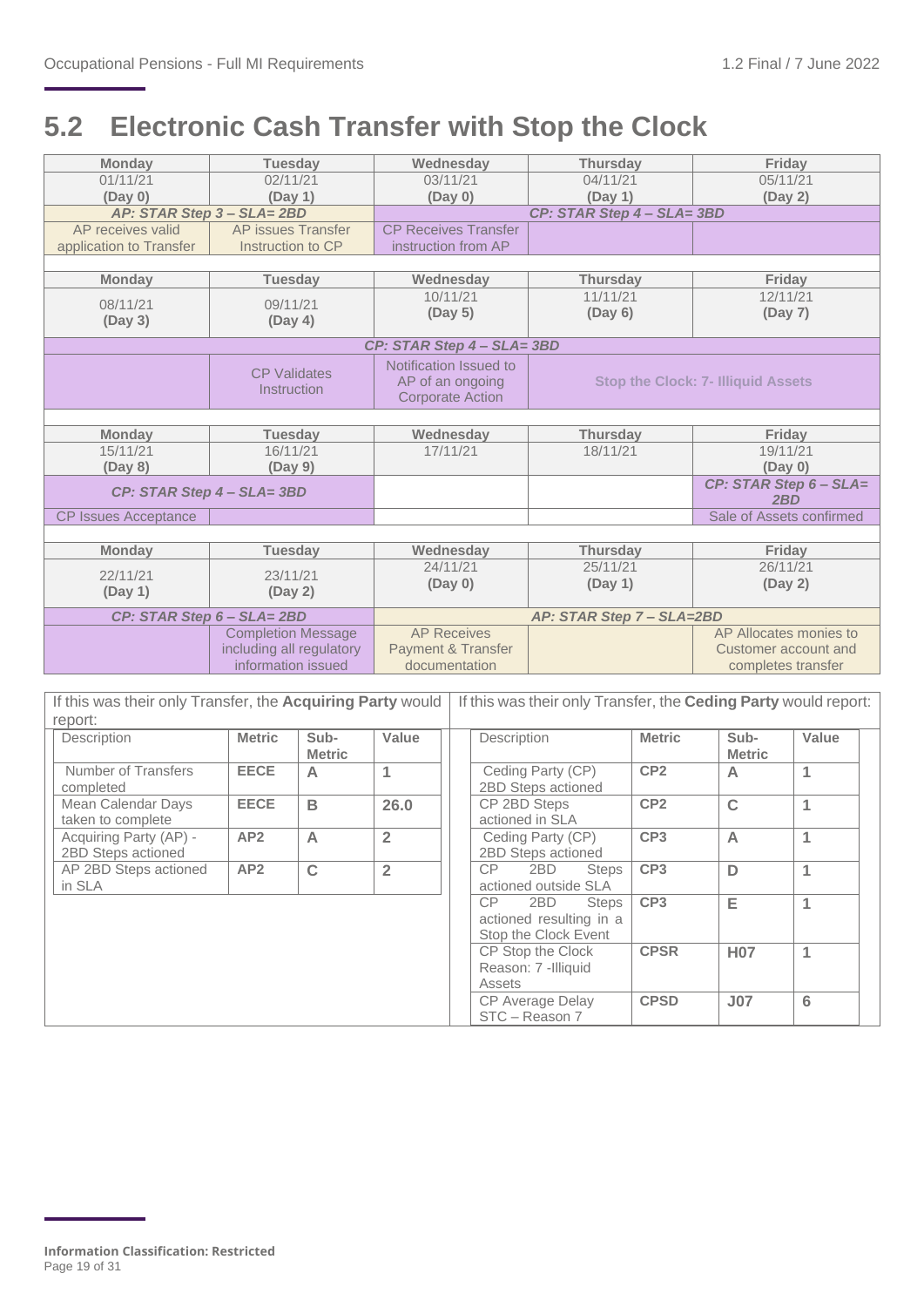### <span id="page-19-0"></span>**5.3 Manual Cash Transfer with Combined Steps**

| <b>Monday</b>           | <b>Tuesday</b>                                         | Wednesday                                                                       | <b>Thursday</b>                       | Friday                                                          |
|-------------------------|--------------------------------------------------------|---------------------------------------------------------------------------------|---------------------------------------|-----------------------------------------------------------------|
| 01/11/21                | 02/11/21                                               | 03/11/21                                                                        | 04/11/21                              | 05/11/21                                                        |
| (Day 0)                 | (Day 1)                                                | (Day 2)                                                                         | (Day 3)                               | (Day 4)                                                         |
|                         |                                                        | AP: STAR Step 3 - SLA= 2BD                                                      |                                       |                                                                 |
| AP receives valid       |                                                        |                                                                                 |                                       | AP issues Transfer                                              |
| application to Transfer |                                                        |                                                                                 |                                       | Instruction to CP                                               |
|                         |                                                        |                                                                                 |                                       |                                                                 |
| <b>Monday</b>           | <b>Tuesday</b>                                         | Wednesday                                                                       | <b>Thursday</b>                       | Friday                                                          |
| 08/11/21                | 10/11/21<br>11/11/21<br>09/11/21<br>(Day 0)<br>(Day 1) |                                                                                 |                                       | 12/11/21<br>(Day 2)                                             |
|                         |                                                        |                                                                                 | CP: Combined STAR Step 4/6 - SLA= 5BD |                                                                 |
| In the Post             | In the Post                                            | <b>CP Receives Transfer</b><br>instruction from AP                              | <b>CP Validates</b><br>Instruction    | <b>CP Instructs Asset</b><br>Managers to encash<br><b>Funds</b> |
|                         |                                                        |                                                                                 |                                       |                                                                 |
| <b>Monday</b>           | <b>Tuesday</b>                                         | Wednesday                                                                       | <b>Thursday</b>                       | Friday                                                          |
| 15/11/21                | 16/11/21                                               | 17/11/21                                                                        | 18/11/21                              | 19/11/21                                                        |
| (Day 3)                 | (Day 4)                                                | (Day 5)                                                                         |                                       |                                                                 |
|                         | CP: Combined STAR Step 4/6 - SLA= 5BD                  |                                                                                 |                                       |                                                                 |
|                         | Sale Proceeds<br><b>Received</b>                       | <b>CP Sends transfer</b><br>documentation,<br>payment & payment<br>advice to AP | In the Post                           | In the Post                                                     |
|                         |                                                        |                                                                                 |                                       |                                                                 |
| <b>Monday</b>           | <b>Tuesday</b>                                         | Wednesday                                                                       | <b>Thursday</b>                       | Friday                                                          |
| 22/11/21                | 23/11/21                                               | 24/11/21                                                                        | 25/11/21                              | 26/11/21                                                        |
| (Day 0)                 | (Day 1)                                                |                                                                                 |                                       |                                                                 |
|                         | AP: STAR Step 7 - SLA=2BD                              |                                                                                 |                                       |                                                                 |
|                         |                                                        |                                                                                 |                                       |                                                                 |
| AP Receives Payment     | AP Allocates monies to                                 |                                                                                 |                                       |                                                                 |
| & Transfer              | Customer account and                                   |                                                                                 |                                       |                                                                 |
| documentation           | completes transfer                                     |                                                                                 |                                       |                                                                 |

| If this was their only Transfer, the Acquiring Party would<br>report: |               |                       |                | If this was their only Transfer, the Ceding Party would report: |                 |                       |       |  |
|-----------------------------------------------------------------------|---------------|-----------------------|----------------|-----------------------------------------------------------------|-----------------|-----------------------|-------|--|
| Description                                                           | <b>Metric</b> | Sub-<br><b>Metric</b> | Value          | Description                                                     | <b>Metric</b>   | Sub-<br><b>Metric</b> | Value |  |
| Number of Transfers<br>completed                                      | <b>EECM</b>   | A                     | 1              | Ceding Party (CP) 5D<br>Steps actioned                          | CP <sub>5</sub> | A                     | 1     |  |
| Mean Calendar Days<br>taken to complete                               | <b>EECM</b>   | в                     | 26.0           | CP 5BD Steps actioned<br>in SLA                                 | CP <sub>5</sub> | $\mathbf C$           |       |  |
| Acquiring Party (AP) -<br>2BD Steps actioned                          | AP2           | A                     | $\overline{2}$ |                                                                 |                 |                       |       |  |
| AP 2BD Steps actioned<br>in SLA                                       | AP2           | $\mathbf C$           |                |                                                                 |                 |                       |       |  |
| AP 2BD Steps actioned<br>outside SLA                                  | AP2           | D                     |                |                                                                 |                 |                       |       |  |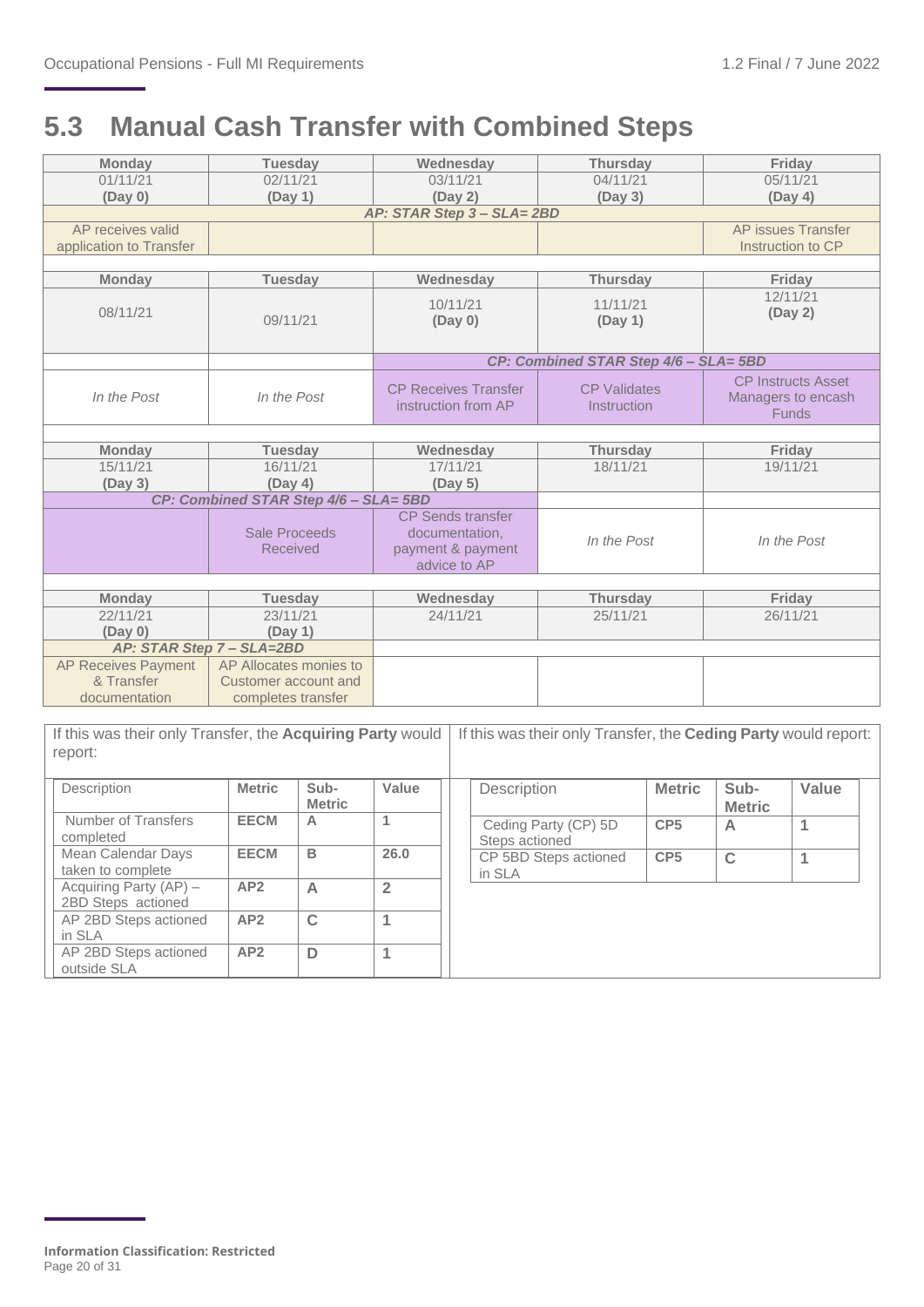### <span id="page-20-0"></span>**5.4 Manual In-Specie Transfer / Re-Registration**

| <b>Monday</b>                  | <b>Tuesday</b>             | Wednesday                  | <b>Thursday</b>                                    | Friday                                      |
|--------------------------------|----------------------------|----------------------------|----------------------------------------------------|---------------------------------------------|
| 01/11/21                       | 02/11/21                   | 03/11/21                   | 04/11/21                                           | 05/11/21                                    |
| (Day 0)                        | (Day 1)                    |                            | (Day 0)                                            | (Day 1)                                     |
| AP: STAR Step 1 - SLA=2BD      |                            |                            |                                                    | CP: STAR Step 2 - SLA= 2BD                  |
| AP receives valid              | <b>AP</b> issues Transfer  | In the post                | <b>CP Receives Transfer</b>                        |                                             |
| application to Transfer        | Instruction to CP          |                            | instruction from AP                                |                                             |
|                                |                            |                            |                                                    |                                             |
| <b>Monday</b><br>08/11/21      | <b>Tuesday</b>             | Wednesday<br>10/11/21      | <b>Thursday</b><br>11/11/21                        | Friday<br>12/11/21                          |
| (Day 2)                        | 09/11/21                   | (Day 0)                    | (Day 1)                                            | (Day 2)                                     |
| CP: STAR Step 2-               |                            |                            |                                                    |                                             |
| $SLA = 2BD$                    |                            |                            | AP: STAR Step 3 - SLA= 2BD                         |                                             |
|                                |                            | AP receives valuation      |                                                    |                                             |
|                                |                            | information containing     |                                                    |                                             |
| <b>CP Sends valuation</b>      | In the Post                | assets that cannot be      |                                                    | Stop the Clock: S003 - Info required from   |
| information to AP              |                            | held.                      |                                                    | <b>Adviser/ Customer</b>                    |
|                                |                            | AP contacts advisor to     |                                                    |                                             |
|                                |                            | confirm required action.   |                                                    |                                             |
| <b>Monday</b>                  | <b>Tuesday</b>             | Wednesday                  | <b>Thursday</b>                                    | Friday                                      |
| 15/11/21                       | 16/11/21                   | 17/11/21                   | 18/11/21                                           | 19/11/21                                    |
| (Day 3)                        | (Day 4)                    |                            | (Day 0)                                            | (Day 1)                                     |
| AP: STAR Step 3 - SLA= 2BD     |                            |                            |                                                    | CP: STAR Step 4 - SLA= 4BD                  |
| Adviser confirms non-          |                            |                            |                                                    |                                             |
| transferrable assets are       | AP sends transfer          |                            |                                                    |                                             |
| to be sold and remaining       | instruction to CP          | In the Post                | <b>CP Receives Transfer</b><br>Instruction from AP | <b>CP Validates Transfer</b><br>instruction |
| assets to be transferred       |                            |                            |                                                    |                                             |
| in-specie                      |                            |                            |                                                    |                                             |
|                                |                            |                            |                                                    |                                             |
| <b>Monday</b>                  | <b>Tuesday</b>             | Wednesday                  | <b>Thursday</b>                                    | Friday                                      |
| 22/11/21                       | 23/11/21                   | 24/11/21                   | 25/11/21                                           | 26/11/21                                    |
| (Day 2)                        | (Day 3)                    | (Day 4)                    | (Day 5)                                            |                                             |
|                                | CP: STAR Step 4 - SLA= 4BD | AP Confirms trade &        |                                                    |                                             |
|                                |                            | settlement dates.          |                                                    |                                             |
|                                | <b>CP Issues Stock</b>     | <b>Sale Proceeds</b>       |                                                    |                                             |
|                                | <b>Transfer Forms and</b>  | received.                  |                                                    | <b>Crest Settlement date</b>                |
| <b>CP Instructs Assets for</b> | contacts AP with           | <b>Await Trade Dates</b>   | CP Inputs into Crest on                            | reached, Settlement                         |
| Sale                           | proposed trade &           | <b>Stop the Clock</b>      | <b>Trade Date</b>                                  | Occurs                                      |
|                                | settlement dates           | <b>Reason 04 - Details</b> |                                                    |                                             |
|                                |                            | required from AP           |                                                    |                                             |
|                                |                            |                            |                                                    |                                             |
| Monday                         | Tuesday                    | Wednesday                  | Thursday                                           | Friday                                      |
| 29/11/21<br>(Day 0)            | 30/11/21                   | 01/12/21                   | 02/12/21<br>(Day 2)                                | 03/12/21<br>(Day 1)                         |
| CP: STAR Step 6 - SLA= 2BD     | (Day 1)                    |                            |                                                    | AP: STAR Step 7 - SLA=2BD                   |
|                                |                            |                            |                                                    |                                             |
|                                | CP sends transfer          |                            | <b>AP Receives Payment</b>                         | AP Allocates monies to                      |
| <b>Stock confirmations</b>     | documentation              | In the Post                | & Transfer                                         | Customer account and                        |
| received                       | payment and advice to      |                            | documentation                                      | completes transfer                          |
|                                | <b>AP</b>                  |                            |                                                    |                                             |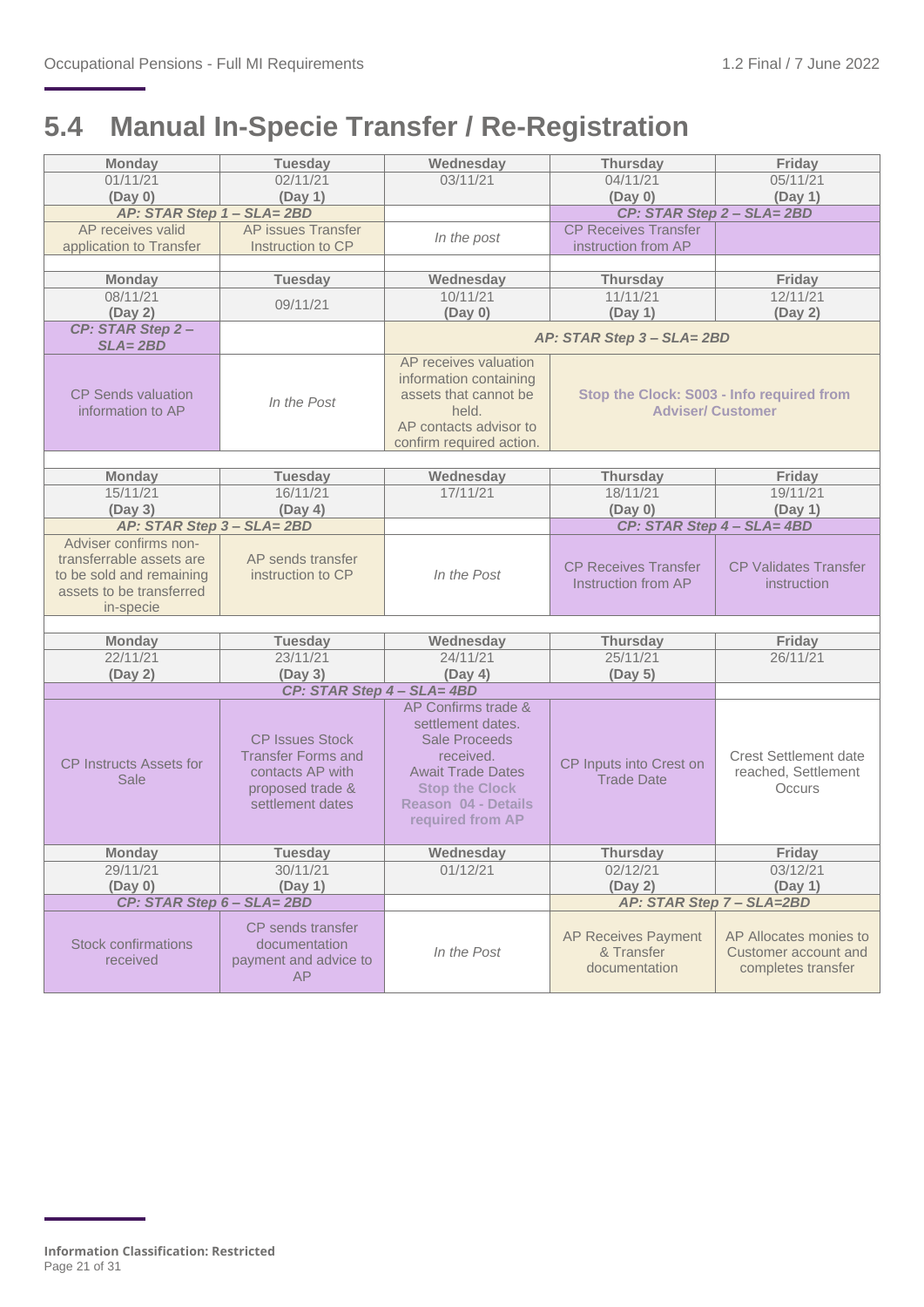| If this was their only Transfer, the Acquiring Party would<br>report: |                 |                       |                | If this was their only Transfer, the Ceding Party would<br>report: |                 |                       |                |  |  |
|-----------------------------------------------------------------------|-----------------|-----------------------|----------------|--------------------------------------------------------------------|-----------------|-----------------------|----------------|--|--|
| Description                                                           | <b>Metric</b>   | Sub-<br><b>Metric</b> | Value          | Description                                                        | <b>Metric</b>   | Sub-<br><b>Metric</b> | Value          |  |  |
| Number of Transfers<br>completed                                      | <b>EESM</b>     | A                     | 1              | Ceding Party (CP) 2BD<br>Steps actioned                            | CP <sub>2</sub> | $\overline{A}$        | $\overline{2}$ |  |  |
| Mean Calendar Days<br>taken to complete                               | <b>EESM</b>     | B                     | 33.0           | CP 2BD Steps c actioned<br>in SLA                                  | CP <sub>2</sub> | C                     | $\overline{2}$ |  |  |
| Acquiring Party (AP) -<br>2BD Steps actioned                          | AP2             | $\overline{A}$        | 3              | CP 4BD Steps actioned                                              | CP4             | $\overline{A}$        | 1              |  |  |
| AP 2BD Steps actioned<br>in SLA                                       | AP2             | C                     | $\overline{2}$ | CP 4BD Steps actioned<br>out of SLA                                | CP4             | D                     |                |  |  |
| AP 2BD Steps actioned<br>outside SLA                                  | AP2             | D                     | 1              | CP 4BD Steps actioned<br>resulting in a Stop the                   | CP4             | Е                     | 1              |  |  |
| AP 2BD Steps actioned                                                 | AP <sub>2</sub> | Е                     | 1              | Clock Event                                                        |                 |                       |                |  |  |
| resulting in a Stop the<br>Clock Event                                |                 |                       |                | CP Stop the Clock<br>Reason                                        | <b>CPSR</b>     | H <sub>04</sub>       | 1              |  |  |
| AP Stop the Clock<br>Reason                                           | <b>APSR</b>     | H <sub>03</sub>       | $\overline{4}$ | CP Average Delay STC -<br>Reason 4                                 | <b>CPSD</b>     | J <sub>04</sub>       | 6              |  |  |
| AP Average Delay STC -<br>Reason 3                                    | <b>APSD</b>     | J <sub>03</sub>       | 5              |                                                                    |                 |                       |                |  |  |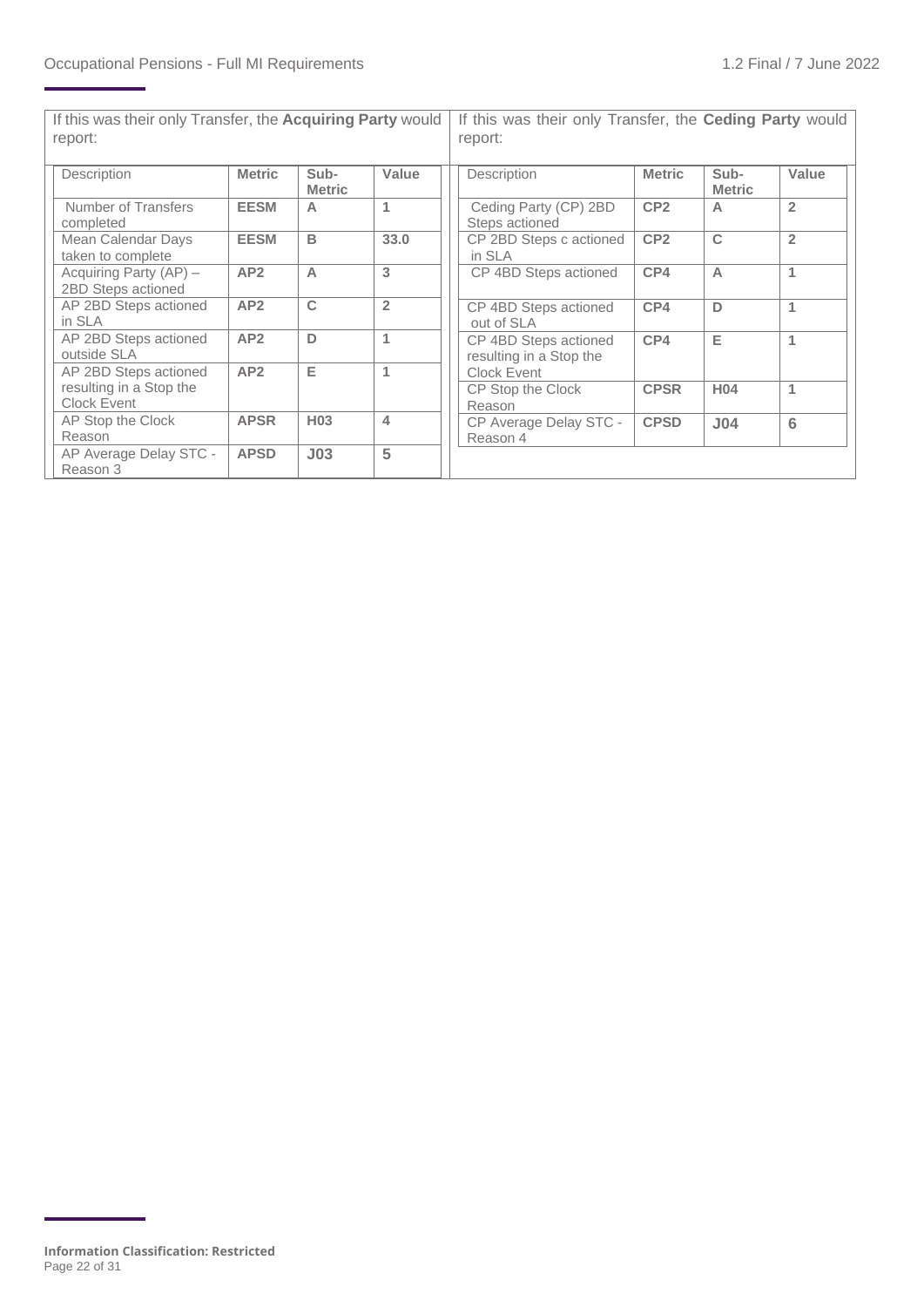### <span id="page-22-0"></span>**5.5 Electronic Cash Transfer with Rejection**

| <b>Monday</b>                     | <b>Tuesdav</b>      | Wednesday   | <b>Thursdav</b>            | Friday                     |  |
|-----------------------------------|---------------------|-------------|----------------------------|----------------------------|--|
| 01/11/21                          | 02/11/21            | 03/11/21    | 04/11/21                   | 05/11/21                   |  |
| (Day 0)                           | (Day 1)             |             | (Day 0)                    | (Day 1)                    |  |
|                                   |                     |             |                            |                            |  |
| AP: STAR Step 1 - SLA= 2BD        |                     |             | CP: STAR Step 2 - SLA= 2BD |                            |  |
| AP receives valid application for | AP sends            | In the post | <b>CP</b> receives         | <b>CP Rejects Transfer</b> |  |
| an                                | information request |             | information                | Reason 10 - Incorrect      |  |
| In-Specie Transfer                | to CP               |             | request from AP            | <b>Product Provider</b>    |  |
|                                   |                     |             |                            |                            |  |

| If this was their only Transfer, the Acquiring Party would |               |                       | If this was their only Transfer, the Ceding Party would |                                                   |                 |                       |       |  |  |
|------------------------------------------------------------|---------------|-----------------------|---------------------------------------------------------|---------------------------------------------------|-----------------|-----------------------|-------|--|--|
| report:                                                    |               |                       |                                                         | report:                                           |                 |                       |       |  |  |
| Description                                                | <b>Metric</b> | Sub-<br><b>Metric</b> | Value                                                   | Description                                       | <b>Metric</b>   | Sub-<br><b>Metric</b> | Value |  |  |
| Acquiring Party (AP) -<br>2BD Steps actioned               | AP2           | A                     | 3                                                       | Ceding Party (CP) 2BD<br>Steps actioned           | CP <sub>2</sub> | A                     |       |  |  |
| AP 2BD Steps actioned<br>in SLA                            | AP2           | C                     | $\overline{2}$                                          | CP 2BD Steps actioned<br>in SLA                   | CP <sub>2</sub> | $\mathbf C$           |       |  |  |
|                                                            |               |                       |                                                         | CP 2BD Steps actioned<br>resulting in a Rejection | CP <sub>2</sub> | Е                     |       |  |  |
|                                                            |               |                       |                                                         | <b>CP Rejection Reason</b>                        | <b>CPRR</b>     | G <sub>10</sub>       |       |  |  |

**Information Classification: Restricted** Page 23 of 31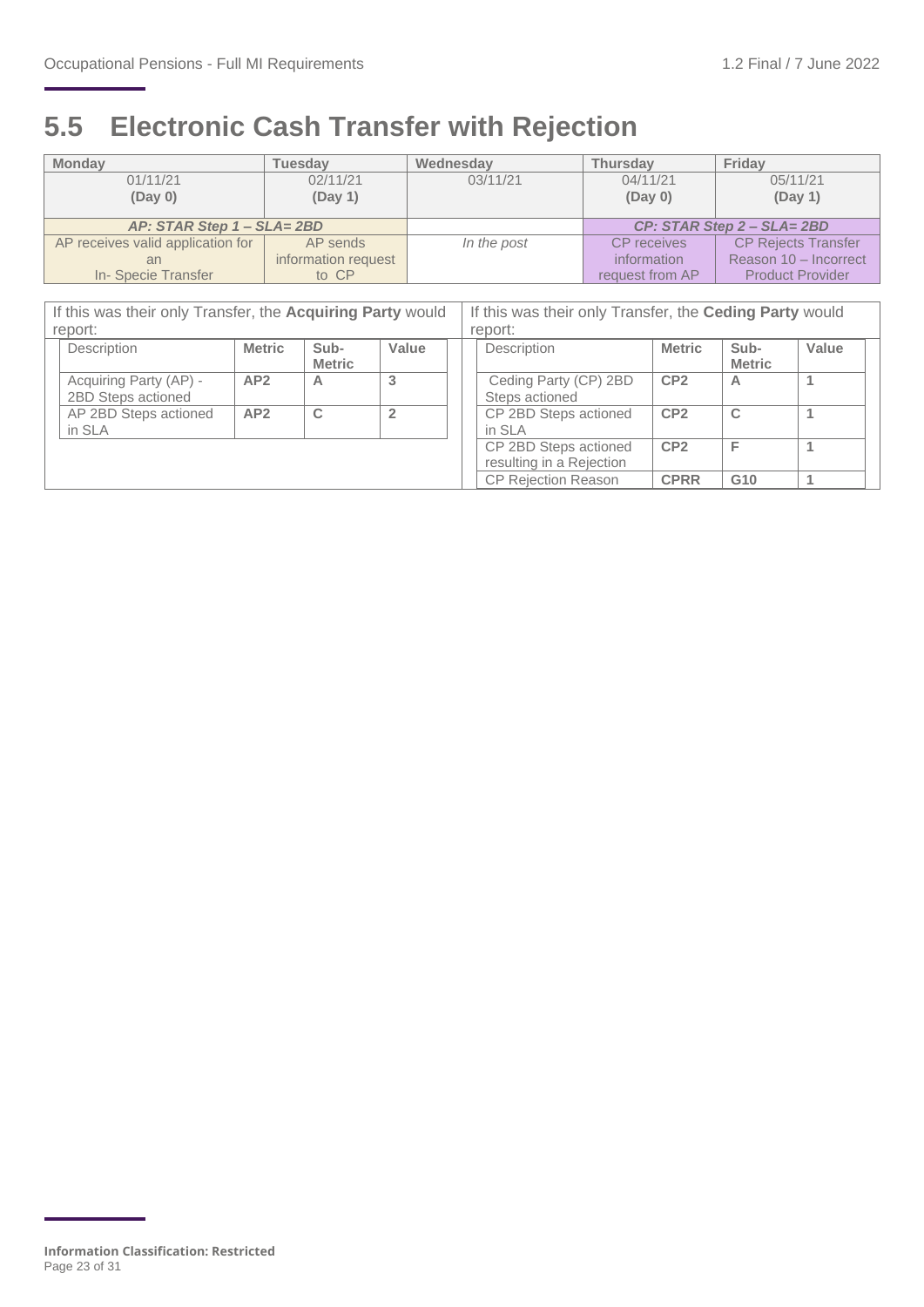## <span id="page-23-0"></span>**6 Appendix A: Definition of Terms Used**

| <b>Acquiring Party (AP)</b> | The Scheme or Provider that the member is transferring their Pension to.        |
|-----------------------------|---------------------------------------------------------------------------------|
| <b>Business Day</b>         | A day when the London Stock Exchange is open. The day is from 0.00 to           |
|                             | 23:5999.                                                                        |
| Calendar Day                | Any working or non-working day. (From 0.00 to 23:5999)                          |
| <b>Cash Transfers</b>       | This is a Transfer where Funds and Assets are Encashed by the CP, and           |
|                             | the Value is sent to the AP with no Re-registration element.                    |
| Ceding Party (CP)           | The Scheme or Provider that the member is transferring their Pension            |
|                             | from.                                                                           |
| <b>Customer</b>             | The Customer is the End Client and/or their Adviser.                            |
|                             | This refers to an optional phase within the Electronic Transfer process         |
|                             | where the AP asks the CP for details of the existing Plan before requesting     |
| <b>Discovery</b>            | the Transfer. It is most commonly used for In-Specie transfers but can also     |
|                             | be used for Cash Transfers. (Process Steps 1 and 2 are considered               |
|                             | "Discovery Steps".)                                                             |
|                             | Electronic transfers are defined as transfers initiated electronically using an |
| <b>Electronic Transfers</b> | electronic messaging set (not, for example by email) at a portfolio level or    |
|                             | asset manager transfer instructions received electronically.                    |
|                             | (e.g., Actuare, Altus, Calastone, Origo or Allfunds Bank).                      |
| In-Specie Transfers / Re-   | This is a Transfer where the Funds or Assets are re-registered to be held       |
| <b>Registrations</b>        | by the AP rather than encashed, to prevent them being out of market for         |
|                             | any time.                                                                       |
| <b>Manual Transfers</b>     | This a Transfer that is requested by means of a Paper or online Application     |
|                             | Form not submitted using an electronic messaging set.                           |

**Information Classification: Restricted** Page 24 of 31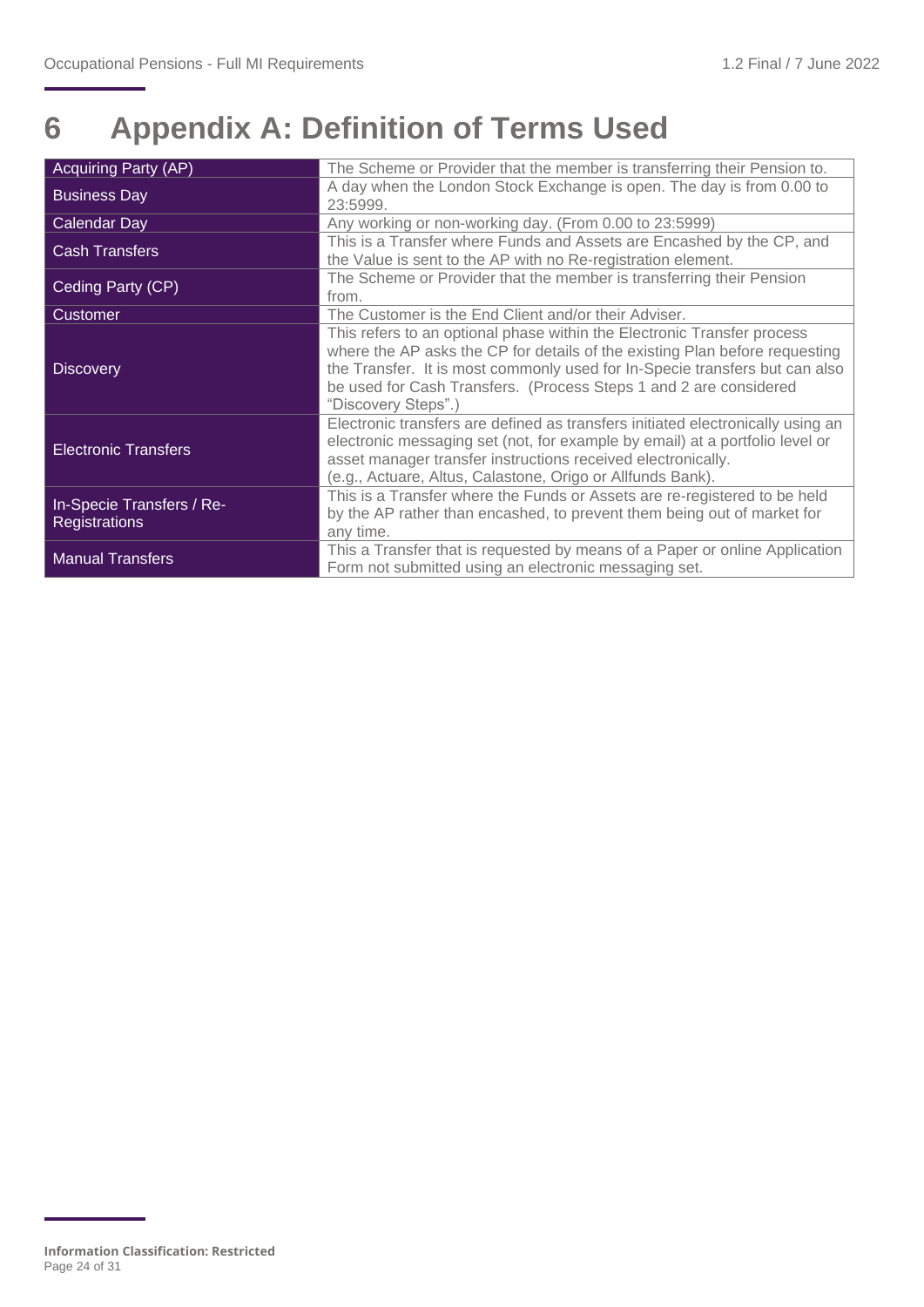### **7 Appendix B: Process Steps and their SLA**

### **7.1 Cash Transfer**

<span id="page-24-1"></span><span id="page-24-0"></span>

| <b>Process</b><br><b>Step</b> | <b>Description</b>                                                                                                       | <b>Owner</b>     | <b>Mandatory /</b><br><b>Optional</b>                                                                           | <b>Trigger</b>                                                                                                                              | <b>End Point</b>                                                                                                                                                                          | <b>SLA</b>      |
|-------------------------------|--------------------------------------------------------------------------------------------------------------------------|------------------|-----------------------------------------------------------------------------------------------------------------|---------------------------------------------------------------------------------------------------------------------------------------------|-------------------------------------------------------------------------------------------------------------------------------------------------------------------------------------------|-----------------|
|                               | AP receives, validates, and<br>processes Member's<br>Transfer request                                                    | AP               | Optional - Step 1 & 2<br>not required for a<br>Cash Transfer                                                    | AP receives a valid<br>Application Form.                                                                                                    | · Valuation details Requested or<br>• Transfer Instructed or<br>• Additional Info requested or<br>• Application rejection issued.                                                         | 2 Business Days |
| $\overline{2}$                | <b>CP Provides Estimated</b><br>Valuation for AP's<br>Information and scheme<br>specific scam documentation              | <b>CP</b>        | Optional - Step 1 & 2<br>not required for a<br>Cash Transfer                                                    | A Request for Information is<br>received.                                                                                                   | Confirmation to proceed sent to AP                                                                                                                                                        | 2 Business Days |
| 3                             | AP completes and returns<br>scheme information to CP                                                                     | AP               | Mandatory                                                                                                       | Pension details received<br>$\bullet$<br>from CP<br>or<br>Receipt of Valid Transfer<br>Instruction. (If no Step 1/2)                        | • Request for Discharge Form/ Additional Info issued<br>• Details sent to CP<br>· Discharge Form Issued<br>• Details sent to Member / Adviser<br>· Issue rejection to CP/ Member/ Adviser | 2 Business Days |
| $\overline{4}$                | CP validates AP and scam<br>information and instructs<br>Asset managers                                                  | AP               | Mandatory                                                                                                       | Valid Request to Transfer/<br>Re-registration received.                                                                                     | • Instruction to sell issued to all Asset Managers/<br><b>Transfer Agents/ Asset Holders</b><br>• Member Cancellation of Request received<br>• Transfer Rejected                          | 2 Business Days |
| 5/5A                          | <b>Asset Manager Completes</b><br>the Sale of Assets                                                                     | Asset<br>Manager | Not Reportable                                                                                                  |                                                                                                                                             |                                                                                                                                                                                           | N/A             |
| 6                             | CP transfers funds to AP or<br>Trustee by payments system<br>(e.g., BACS)                                                | <b>CP</b>        | Conditional - Not<br>Required for Cash<br>Transfers consisting<br>solely of In-house<br><b>Investment Funds</b> | Confirmation that all Funds<br>Sold / Payments Received<br>from all Asset Managers/<br><b>Transfer Agents/Asset</b><br>Holders              | • Cash Advice Issued<br>• Transfer Completion Issued                                                                                                                                      | 2 Business Days |
| $\overline{7}$                | AP allocates any monies to<br>Member account and<br>confirms completion on sale<br>of assets re-registration<br>process. | AP               | Conditional -<br>Mandatory if<br>Investments are into<br>AP In house<br>investments only.                       | • Confirmation of Payment<br>and Appropriate<br>Documentation<br>received.<br>Receipt of Cash/ Uncleared<br><b>Cheque or Cleared Assets</b> | • Monies allocated according to Member Instructions, and<br>Confirmation issued to Member that Transfer Complete.                                                                         | 2 Business Days |
| 7A                            | AP allocates any monies to<br>Member account                                                                             | AP               | Conditional -<br>Mandatory if any                                                                               | • Confirmation of Payment<br>and Appropriate                                                                                                | Investment Instruction issued to Investment Manager(s)                                                                                                                                    | 2 Business Days |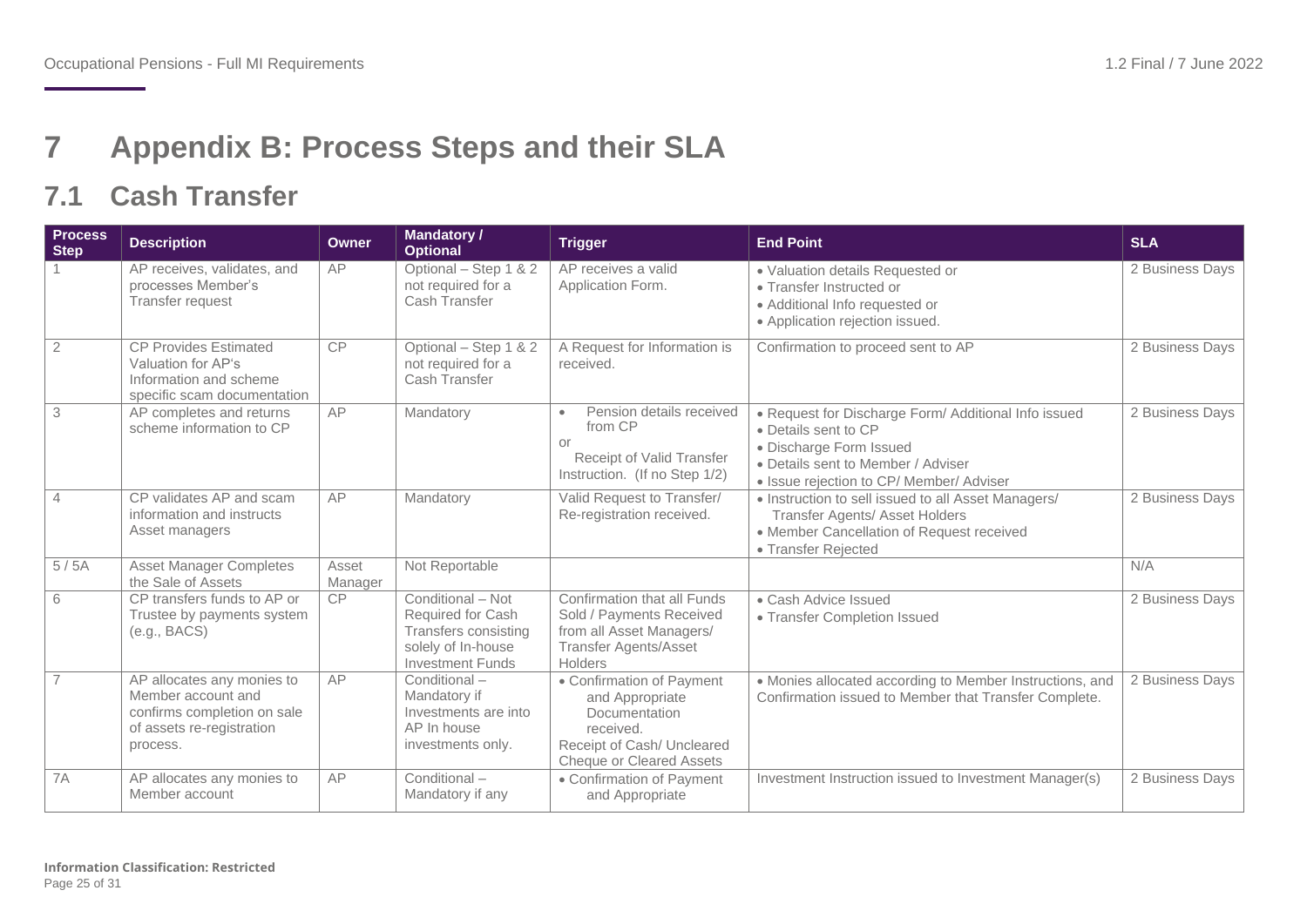| <b>Process</b><br><b>Step</b> | <b>Description</b>                                                                              | Owner            | <b>Mandatory /</b><br><b>Optional</b>                                                               | <b>Trigger</b>                                                                              | <b>End Point</b>                                            | <b>SLA</b>      |
|-------------------------------|-------------------------------------------------------------------------------------------------|------------------|-----------------------------------------------------------------------------------------------------|---------------------------------------------------------------------------------------------|-------------------------------------------------------------|-----------------|
|                               |                                                                                                 |                  | Investments are out<br>with AP In- house<br><i>investments</i>                                      | Documentation<br>received.<br>Receipt of Cash/ Uncleared<br><b>Cheque or Cleared Assets</b> |                                                             |                 |
| 8                             | <b>Investment Manager</b><br>completes investment<br>instruction and confirms<br>asset purchase | Asset<br>Manager | Not Reportable                                                                                      |                                                                                             |                                                             | N/A             |
| 9                             | AP Confirms completion of<br>the Purchase of Assets                                             | AP               | Conditional -<br>Mandatory if any<br>Investments are out<br>with AP In- house<br><i>investments</i> | Receipt of Asset Purchase<br>confirmation from all<br>investment managers                   | Confirmation issued to Member that Transfer is<br>Complete. | 2 Business Days |

#### **Combined Process Steps**

| <b>Process</b><br>Step | <b>Description</b>                                                                                                                                | <b>Owner</b> | <b>Mandatory /</b><br>Optional                                 | <b>Trigger</b>                                          | <b>End Point</b>                                                                  | <b>SLA</b>      |
|------------------------|---------------------------------------------------------------------------------------------------------------------------------------------------|--------------|----------------------------------------------------------------|---------------------------------------------------------|-----------------------------------------------------------------------------------|-----------------|
| $4 + 6$                | CP validates AP and scam<br>information, instructs Asset<br>managers to transfers funds<br>to AP or Trustee by<br>payments system (e.g.,<br>BACS) | CP           | Optional – May be<br>measured against<br>Individual Step SLA's | Valid Request to Transfer/<br>Re-registration received. | • Cash Advice Issued<br>• Transfer Completion Issued<br>• Transfer Rejected by CP | 4 Business Days |

### **7.2 In- Specie Transfer/ Re- Registration**

<span id="page-25-0"></span>

| <b>Process</b><br>Step | <b>Description</b>                                                           | Owner | <b>Mandatory /</b><br><b>Optional</b>                        | <b>Trigger</b>                            | <b>End Point</b>                                                                                                                                                                                                             | <b>SLA</b>      |
|------------------------|------------------------------------------------------------------------------|-------|--------------------------------------------------------------|-------------------------------------------|------------------------------------------------------------------------------------------------------------------------------------------------------------------------------------------------------------------------------|-----------------|
|                        | AP receives, validates, and<br>processes Member's<br>Transfer request        | AP    | Optional - Step 1 & 2<br>not required for a<br>Cash Transfer | AP receives a valid<br>Application Form.  | • Receipt of confirmation Liquid Funds available<br>• Request valuation details and Transfer Information<br>• Instruct Transfer<br>• Request for further Information issued to Member/ Adviser<br>• Re-registration Rejected | 2 Business Days |
|                        | <b>CP Provides Estimated</b><br>Valuation for AP's<br>Information and scheme | CP    | Optional - Step 1 & 2<br>not required for a<br>Cash Transfer | A Request for Information<br>is received. | • Member Valuation sent to AP<br>• Rejection of Re-registration request Issued to AP                                                                                                                                         | 2 Business Days |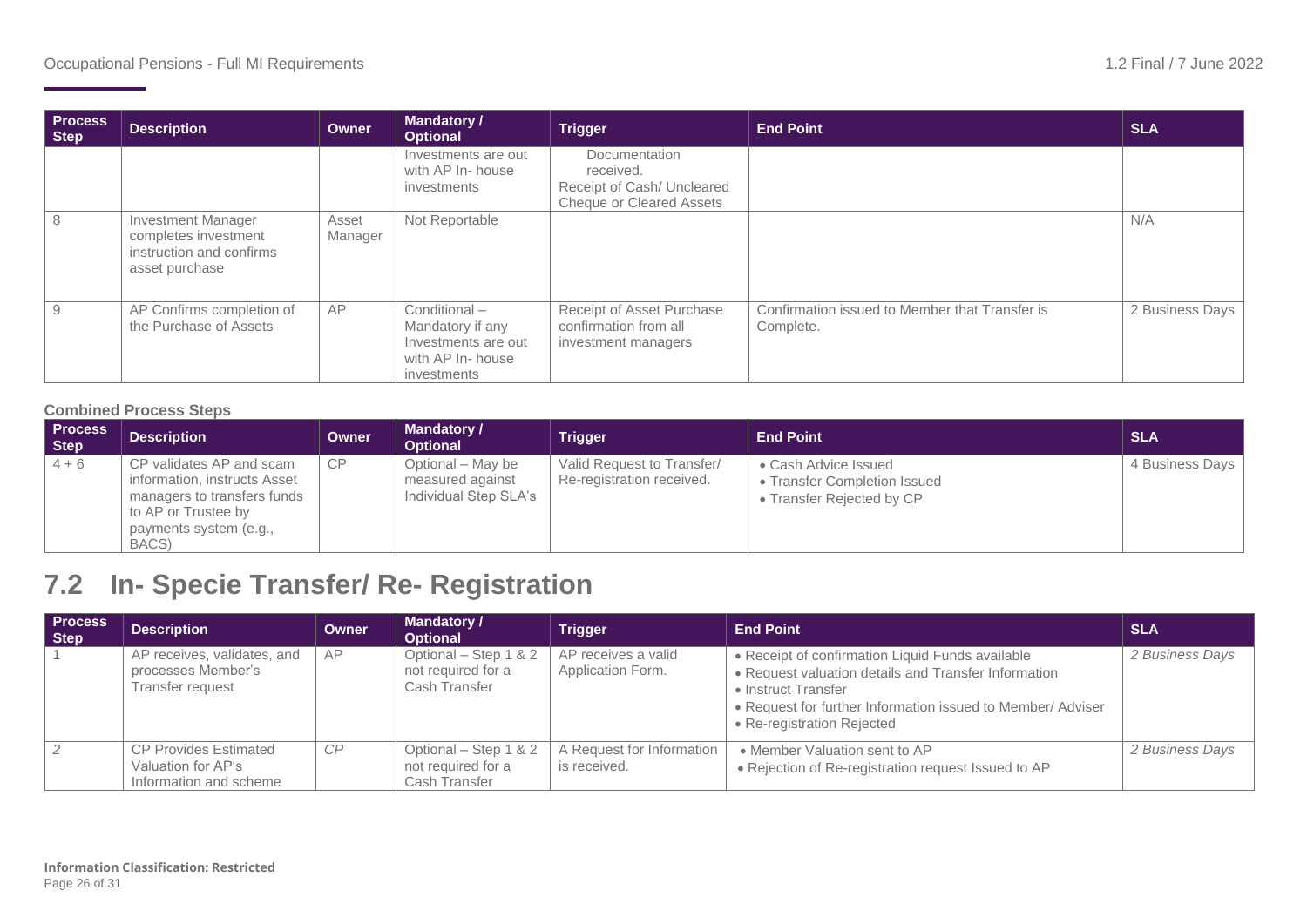| <b>Process</b><br><b>Step</b> | <b>Description</b>                                                                                                       | <b>Owner</b>     | <b>Mandatory /</b><br><b>Optional</b>                                                                           | <b>Trigger</b>                                                                                                                                      | <b>End Point</b>                                                                                                                                                                                                                                      | <b>SLA</b>      |
|-------------------------------|--------------------------------------------------------------------------------------------------------------------------|------------------|-----------------------------------------------------------------------------------------------------------------|-----------------------------------------------------------------------------------------------------------------------------------------------------|-------------------------------------------------------------------------------------------------------------------------------------------------------------------------------------------------------------------------------------------------------|-----------------|
|                               | specific scam<br>documentation                                                                                           |                  |                                                                                                                 |                                                                                                                                                     |                                                                                                                                                                                                                                                       |                 |
| 3                             | AP completes and returns<br>scheme information to CP                                                                     | AP               | Mandatory                                                                                                       | Pension details received<br>from CP                                                                                                                 | . Instruction to Proceed with Re-Registration issued to CP<br>• Discharge Form CP<br>• Stock Transfer Form<br>· Issue rejection to CP/ Member/ Adviser                                                                                                | 2 Business Days |
| $\overline{4}$                | CP validates AP and scam<br>information and instructs<br>Asset managers                                                  | CP               | Mandatory                                                                                                       | Valid Request to<br>Transfer/ Re-registration<br>received.                                                                                          | • Instruction to Re-register issued to all Asset Managers/<br>Transfer Agents/Asset Holders,<br>• Agree Trading & Settlement Dates<br>• Member Cancellation of Request<br>• Death<br>• Instruction issued to Member to complete Re-Reg on<br>Platform | 2 Business Days |
| 5                             | Asset Manager completes<br>the Re-Registration of<br>Assets                                                              | Asset<br>Manager | Not Reportable                                                                                                  |                                                                                                                                                     |                                                                                                                                                                                                                                                       | N/A             |
| 6                             | CP transfers funds to AP or<br>Trustee by payments<br>system (e.g., BACS)                                                | CP               | Conditional - Not<br>Required for Cash<br>Transfers consisting<br>solely of In-house<br><b>Investment Funds</b> | Confirmation that all<br>Funds Sold / Payments<br>Received from all Asset<br>Managers/Transfer<br><b>Agents/Asset Holders</b>                       | • Cash Advice Issued<br>• Transfer Completion Issued                                                                                                                                                                                                  | 2 Business Days |
| $\overline{7}$                | AP allocates any monies to<br>Member account and<br>confirms completion on sale<br>of assets re-registration<br>process. | AP               | Conditional-<br>Mandatory if<br>Investments are into<br>AP In house<br>investments only.                        | • Confirmation of<br>Payment and<br>Appropriate<br>Documentation<br>received.<br>• Receipt of Cash/<br><b>Uncleared Cheque</b><br>or Cleared Assets | • Monies allocated according to Member Instructions, and<br>Confirmation issued to Member that Re-registration<br>Complete.                                                                                                                           | 2 Business Days |
| 7A                            | AP allocates any monies to<br>Member account                                                                             | AP               | Conditional-<br>Mandatory if any<br>Investments are out<br>with AP In- house<br>investments                     | • Confirmation of<br>Payment and<br>Appropriate<br>Documentation<br>received.<br>• Receipt of Cash/<br><b>Uncleared Cheque</b><br>or Cleared Assets | • Monies allocated according to Member Instructions, and<br>Confirmation issued to Member that Re-registration<br>Complete.                                                                                                                           | 2 Business Days |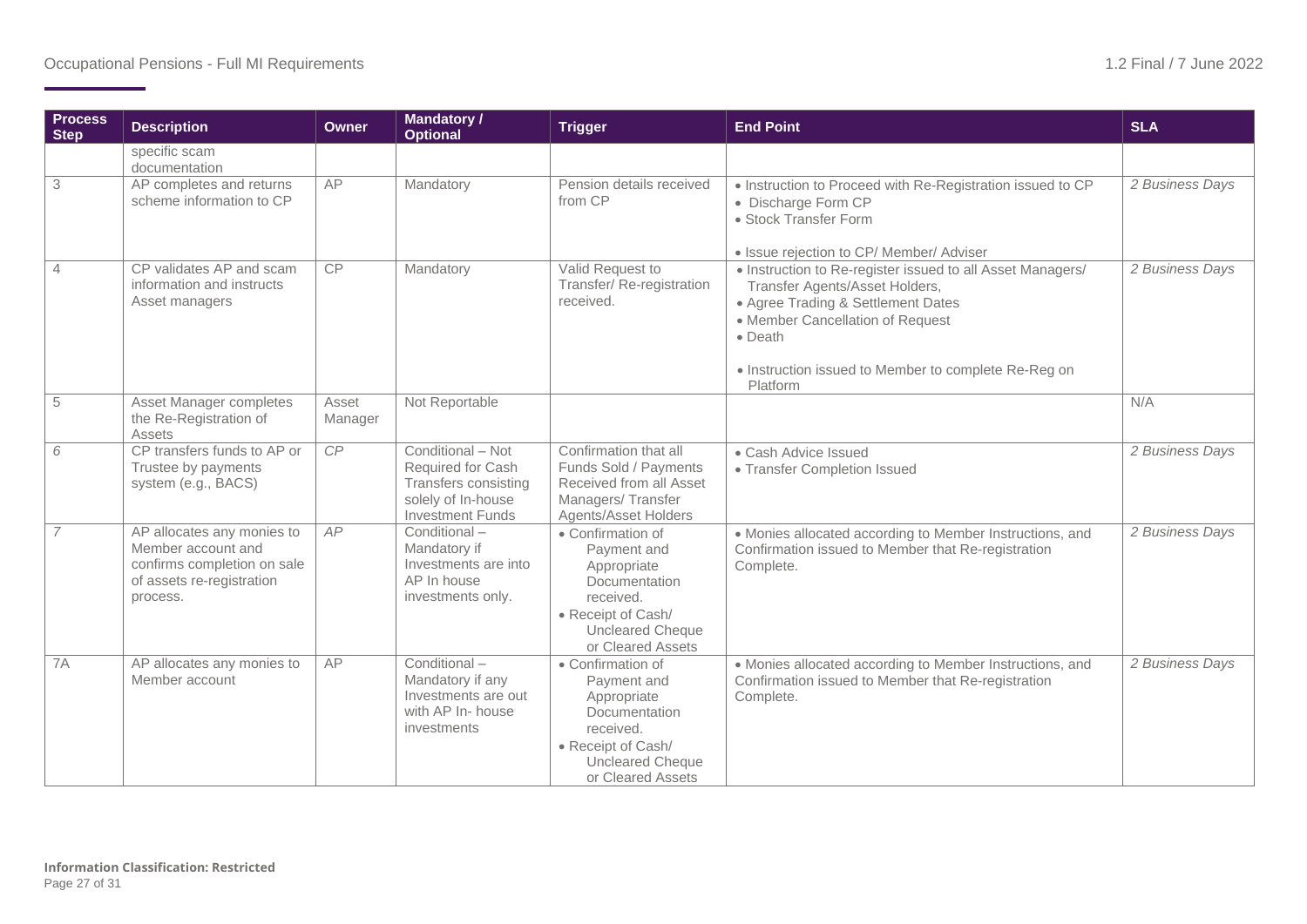| <b>Process</b><br>Step | <b>Description</b>                                                  | Owner            | <b>Mandatory /</b><br><b>Optional</b>                                                       | <b>Trigger</b>                                                                      | <b>End Point</b>                                                                                                            | <b>SLA</b>      |
|------------------------|---------------------------------------------------------------------|------------------|---------------------------------------------------------------------------------------------|-------------------------------------------------------------------------------------|-----------------------------------------------------------------------------------------------------------------------------|-----------------|
| -8                     | <b>Investment Manager</b><br>completes Re-registration of<br>Assets | Asset<br>Manager | Not Reportable                                                                              |                                                                                     |                                                                                                                             | N/A             |
| <u>g</u>               | AP Confirms completion of<br>the Purchase of Assets                 | AP               | Conditional-<br>Mandatory if any<br>Investments are out<br>with AP In- house<br>investments | <b>Receipt of Asset</b><br>Purchase confirmation<br>from all investment<br>managers | • Monies allocated according to Member Instructions, and<br>Confirmation issued to Member that Re-registration<br>Complete. | 2 Business Days |

#### **Combined Process Steps**

| <b>Process</b><br>Step | <b>Description</b>                                                                                                                                    | Owner | <b>Mandatory /</b><br><b>Optional</b>                          | <b>Trigger</b>                                            | <b>End Point</b>                                                            | <b>SLA</b>      |
|------------------------|-------------------------------------------------------------------------------------------------------------------------------------------------------|-------|----------------------------------------------------------------|-----------------------------------------------------------|-----------------------------------------------------------------------------|-----------------|
| $14 + 6$               | CP validates AP and scam<br>information, instructs Asset<br>managers then transfers funds   CP<br>to AP or Trustee by payments<br>system (e.g., BACS) |       | Optional – May be<br>measured against<br>Individual Step SLA's | Valid Request to<br>Transfer/Re-registration<br>received. | • Cash Advice Issued<br>• Transfer Completion Issued<br>• Transfer Reiected | 4 Business Days |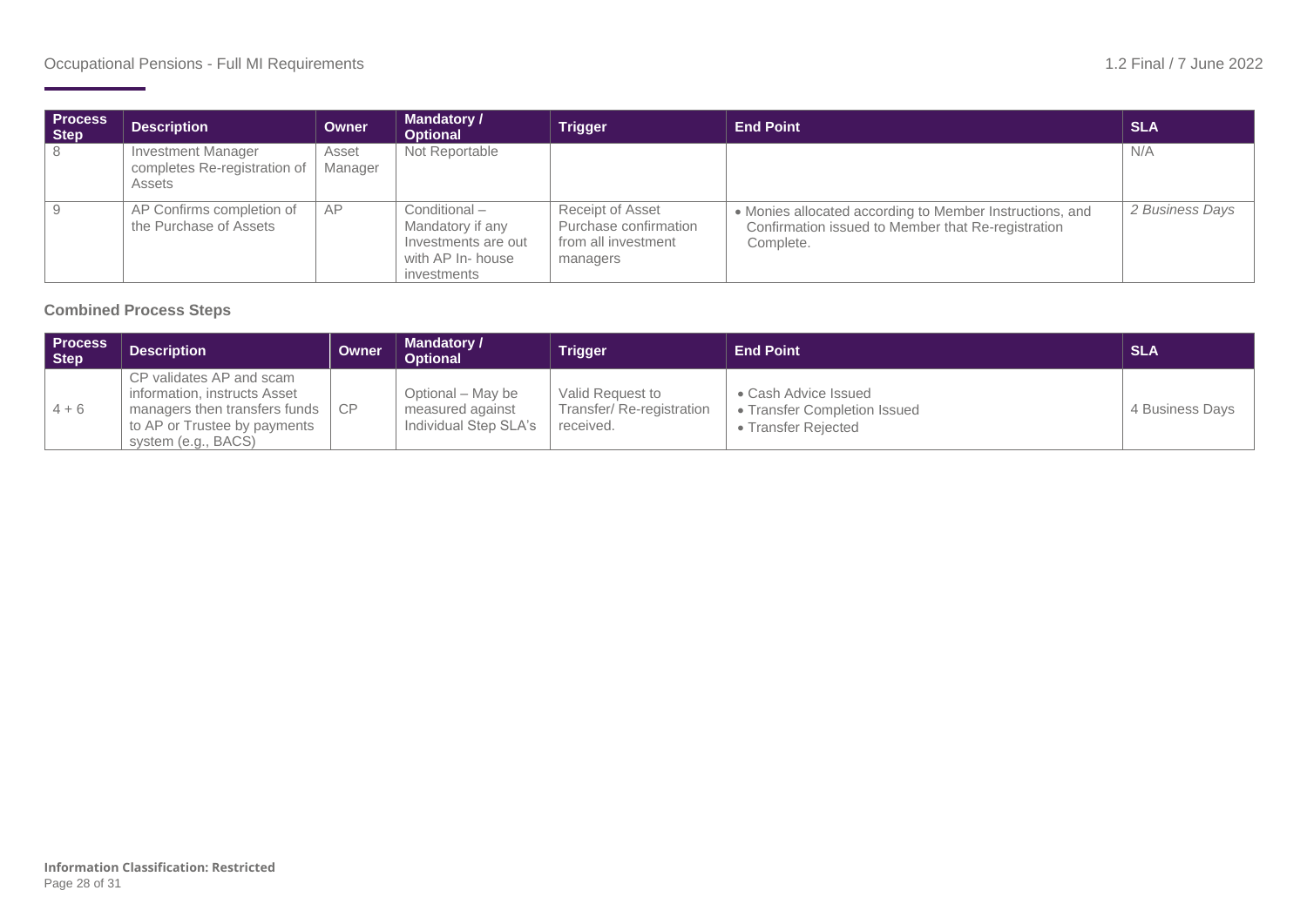## <span id="page-28-0"></span>**8 Appendix C – Rejection Reasons**

| <b>Code NN</b> | <b>Description</b>                          | <b>Examples</b>                                                                                                                                                                                                                                                                                                             |
|----------------|---------------------------------------------|-----------------------------------------------------------------------------------------------------------------------------------------------------------------------------------------------------------------------------------------------------------------------------------------------------------------------------|
| G01            | <b>Failed Due Diligence</b>                 | <b>Failed Due Diligence</b><br>$\bullet$<br>Failed Bankruptcy checks<br>$\bullet$<br>Pension on Divorce Checks Failed                                                                                                                                                                                                       |
| G02            | Unable to Match<br>member/account           | Member Details do not Match<br>$\bullet$<br>Discrepancies / Incorrect info received<br>$\bullet$<br><b>Invalid Information Received</b><br>$\bullet$<br>Invalid customer details<br>$\bullet$<br>Incorrect account number<br>$\bullet$                                                                                      |
| G03            | Scheme or Product rules<br>prevent transfer | <b>Trustee has Declined Transfer</b><br>$\bullet$<br>Unable to support product/ Scheme Transfer<br>Cannot complete partial transfer                                                                                                                                                                                         |
| G04            | Valuation Invalid                           | <b>Query Mismatched Expectation</b><br>10% Valuation change<br>Valuation no longer Valid                                                                                                                                                                                                                                    |
| G05            | <b>Issue with Payment</b>                   | Incomplete /Wrong Payment details provided<br>$\bullet$<br><b>Returned Payment</b><br>$\bullet$<br>Unable to bank cheque/allocate funds<br>$\bullet$<br>Payment received with wrong/no payment ref<br>$\bullet$<br>Cannot match funds to member within 5 days<br>$\bullet$<br>Payment reference not recognised<br>$\bullet$ |
| G06            | Death                                       |                                                                                                                                                                                                                                                                                                                             |
| G07            | Member/ Adviser Requests<br>Cancellation    |                                                                                                                                                                                                                                                                                                                             |
| G08            | <b>Duplicate Request</b>                    | <b>Duplicate Request</b><br>$\bullet$<br><b>Account Already Closed</b><br>$\bullet$<br>Duplicate information /transfer request<br>$\bullet$                                                                                                                                                                                 |
| G09            | Insufficient Information to<br>Proceed      |                                                                                                                                                                                                                                                                                                                             |
| G10            | Incorrect product/ Provider                 | Request received for incorrect brand/provider<br>$\bullet$<br>Incorrect product requested<br>$\bullet$                                                                                                                                                                                                                      |
| G11            | <b>Fund Unavailable</b>                     | <b>Closed Fund</b><br>$\bullet$<br><b>Corporate Action</b><br>$\bullet$<br>Asset Purchase Information Incorrect                                                                                                                                                                                                             |
| G12            | Adviser permission fails                    | Adviser has insufficient Authorisations<br>Adviser permission fails<br>Advice/ Information timeout                                                                                                                                                                                                                          |
| G13            | Other                                       | This Rejection reason is available to capture exceptional scenarios<br>$\bullet$<br>that are not covered by the reasons above. Its use will be<br>monitored by the Accreditation Steering Group.                                                                                                                            |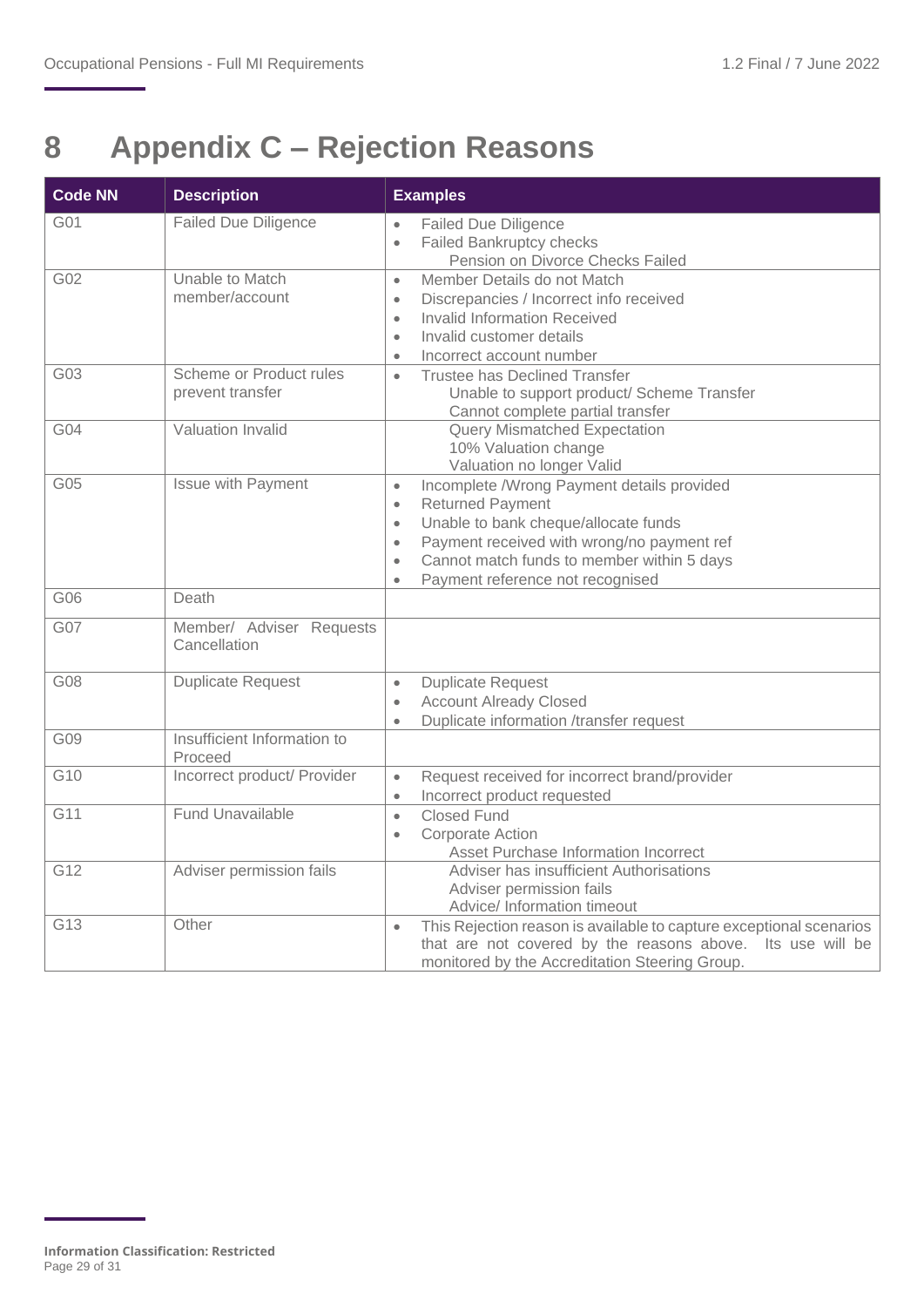## <span id="page-29-0"></span>**9 Appendix D – Stop the Clock Reasons**

| <b>Code</b>     | <b>Description</b>                               | <b>Examples</b>                                                                                                                                                                                                                                                                                                                                                                                                                                                                                                                                                                                          |
|-----------------|--------------------------------------------------|----------------------------------------------------------------------------------------------------------------------------------------------------------------------------------------------------------------------------------------------------------------------------------------------------------------------------------------------------------------------------------------------------------------------------------------------------------------------------------------------------------------------------------------------------------------------------------------------------------|
| H01             | In Flight Transaction                            |                                                                                                                                                                                                                                                                                                                                                                                                                                                                                                                                                                                                          |
| H <sub>02</sub> | Outstanding Payment /<br>Income to be applied    | Awaiting income payment<br>$\bullet$<br>Awaiting final premium<br>$\bullet$                                                                                                                                                                                                                                                                                                                                                                                                                                                                                                                              |
| H <sub>03</sub> | Info required from Adviser/<br>customer          | <b>Customer Authorisation</b><br>$\bullet$<br>Exit Fee Handling<br>$\bullet$<br>Awaiting retirement date<br>$\bullet$<br>Bankruptcy<br>$\bullet$<br>Delivery of risk warnings<br>$\bullet$<br><b>Divorce</b><br>$\bullet$<br>Exceeding LTA with/without protection<br>$\bullet$<br>Pension sharing<br>$\bullet$<br>Valuation query requires customer/adviser input<br>$\bullet$<br>Outstanding fees & charges<br>$\bullet$<br>Lifetime allowance threshold breach<br>$\bullet$<br>Change event - customer confirmation required<br>$\bullet$<br>Customer/IFA query / unexpected differences<br>$\bullet$ |
| H <sub>04</sub> | Details Required from<br><b>Acquiring Party</b>  | Awaiting outstanding info<br>$\bullet$                                                                                                                                                                                                                                                                                                                                                                                                                                                                                                                                                                   |
| H05             | <b>Details Required from Ceding</b><br>Party     | Awaiting outstanding info<br>$\bullet$<br>Incorrect funds sent date<br>$\bullet$<br>Query on valuation<br>$\bullet$<br>Multiple portfolio valuations required<br>$\bullet$                                                                                                                                                                                                                                                                                                                                                                                                                               |
| H06             | Customer/Adviser Requested<br>Delay              | <b>Customer Delay Request</b><br>$\bullet$<br><b>Adviser Delay Request</b><br>$\bullet$                                                                                                                                                                                                                                                                                                                                                                                                                                                                                                                  |
| H07             | <b>Illiquid Assets</b>                           | Disinvestment delay<br>$\bullet$<br>Ongoing corporate action<br>$\bullet$<br>Unable to Transfer From existing Fund/ Asset<br>$\bullet$<br>Temporary fund suspension<br>$\bullet$                                                                                                                                                                                                                                                                                                                                                                                                                         |
| H08             | Regulatory information/ delay<br>required        | Additional checks required<br>$\bullet$<br><b>Awaiting Advice Certificate</b><br>$\bullet$<br>Pension review<br>$\bullet$<br>Mandatory advice required (income guarantee / safeguarded<br>benefits)<br>Regulatory notifications/ waiting periods<br>$\bullet$<br>(e.g., safeguarded benefits) Scam/pension liberation checking<br>Adviser permission checks identified issue<br>$\bullet$<br>Awaiting "Nudge" Response<br>$\bullet$                                                                                                                                                                      |
| H <sub>09</sub> | <b>Awaiting Trustee Authority</b>                | <b>Awaiting Trustee Authority</b><br>$\bullet$<br><b>Awaiting Joint Trustee Authority</b><br>$\bullet$                                                                                                                                                                                                                                                                                                                                                                                                                                                                                                   |
| H <sub>10</sub> | Auto Enrolment - Cooling Off<br>/ Opt Out Period | Await End of AE Opt-Out Period<br>$\bullet$<br>Pending Scheme Opt-out prior to transfer<br>$\bullet$<br>Still Contributing to current scheme<br>$\bullet$                                                                                                                                                                                                                                                                                                                                                                                                                                                |
| H11             | Other                                            | This reason is available to capture exceptional scenarios that are<br>$\bullet$<br>not covered by the reasons above. Its use will be monitored by<br>the Accreditation Steering Group.                                                                                                                                                                                                                                                                                                                                                                                                                   |

**Information Classification: Restricted** Page 30 of 31